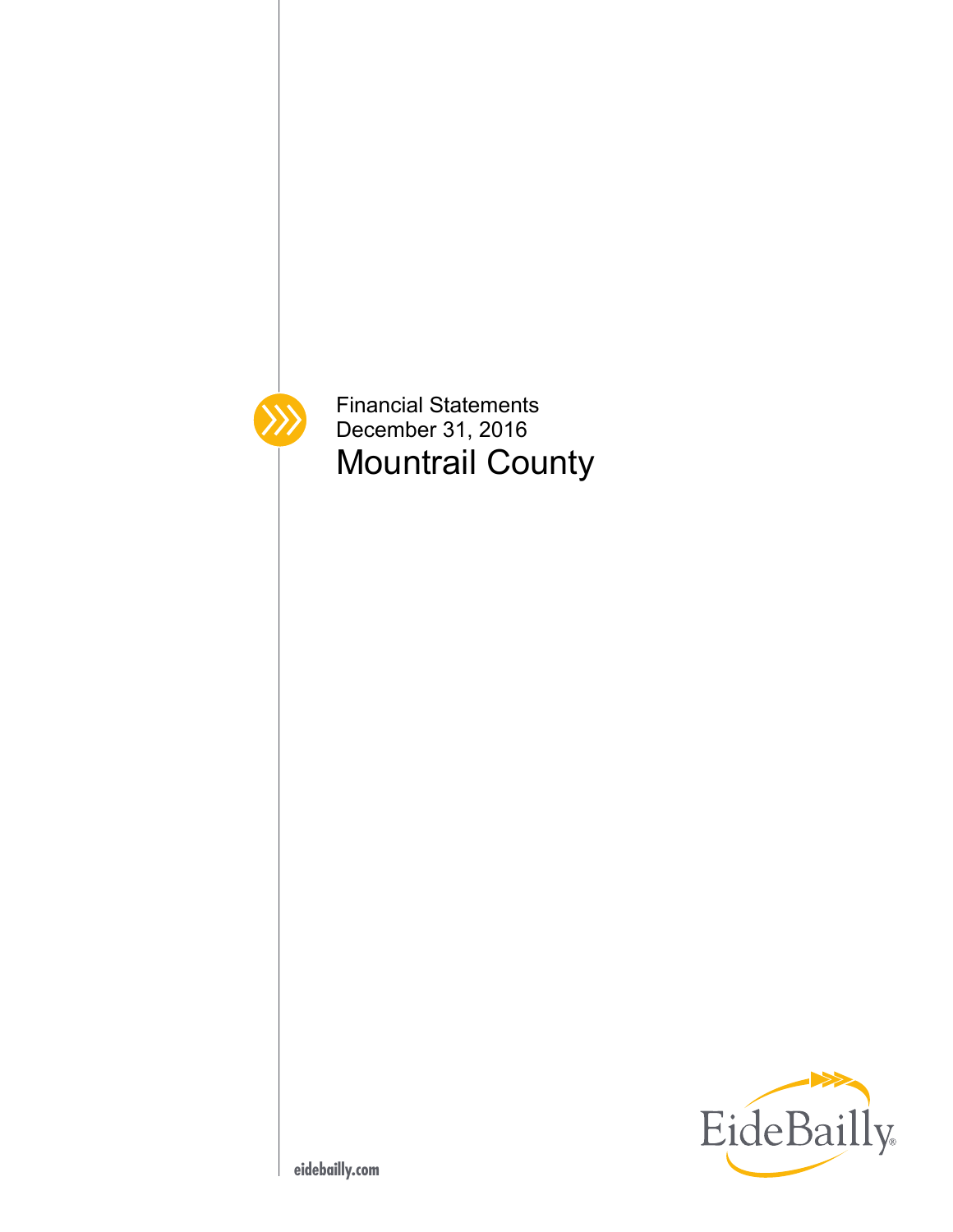| <b>Basic Financial Statements</b>                                                                                                                                                                                                                                                                                                                                                                                          |
|----------------------------------------------------------------------------------------------------------------------------------------------------------------------------------------------------------------------------------------------------------------------------------------------------------------------------------------------------------------------------------------------------------------------------|
| Reconciliation of Governmental Funds Balance Sheet to the Statement of Net Position - Modified Cash Basis 7<br>Statement of Revenues, Expenditures and Changes in Fund Balance – Governmental Funds – Modified Cash<br>Reconciliation of Governmental Funds Statement of Revenues, Expenditures and Changes in Fund Balances to<br>Statement of Fiduciary Assets and Liabilities - Fiduciary Fund - Modified Cash Basis 10 |
| Supplementary Information                                                                                                                                                                                                                                                                                                                                                                                                  |
|                                                                                                                                                                                                                                                                                                                                                                                                                            |
| Independent Auditor's Report on Internal Control over Financial Reporting and on Compliance and Other Matters<br>Based on an Audit of Financial Statements Performed in Accordance with Government Auditing Standards  30                                                                                                                                                                                                  |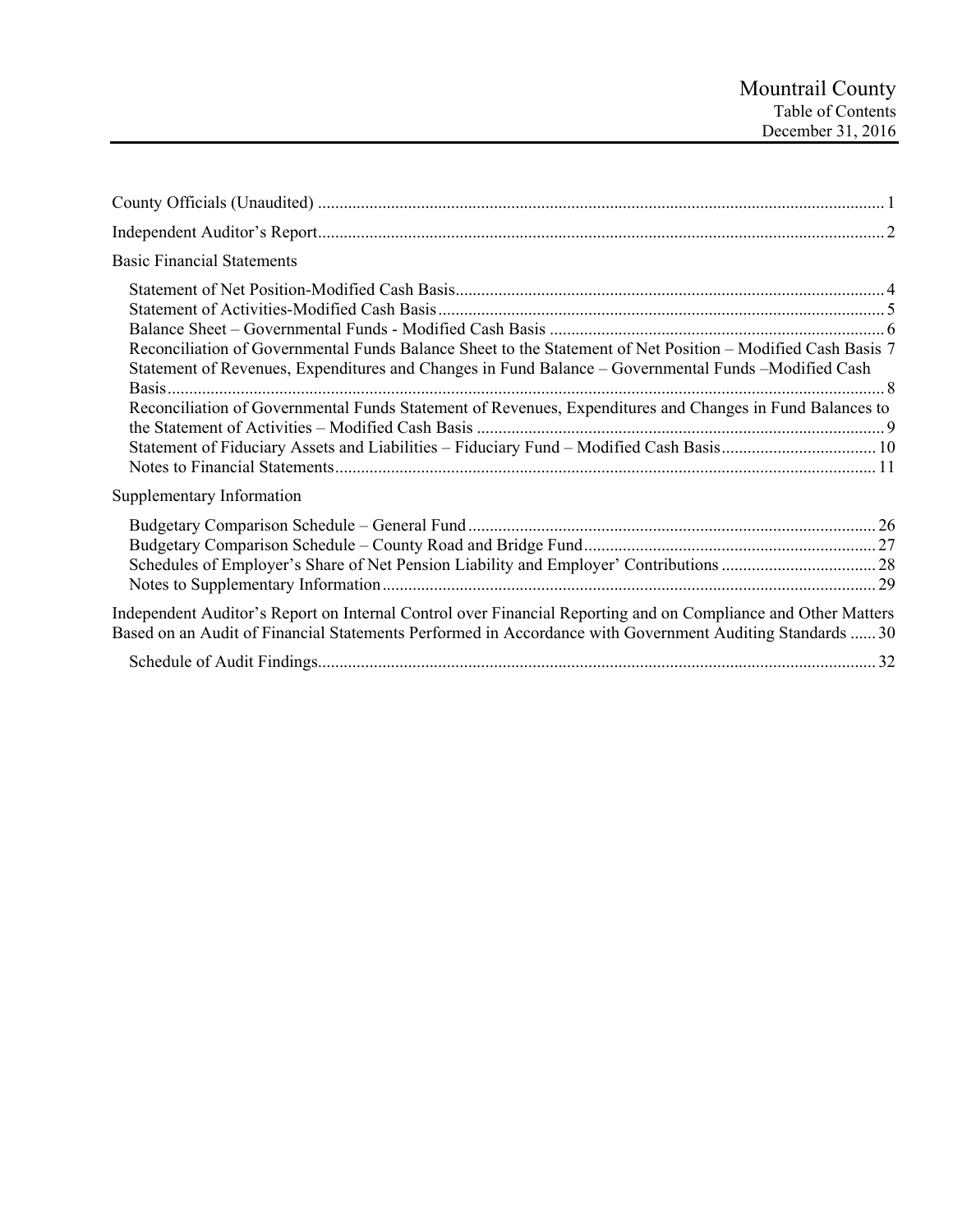Trudy Ruland Commissioner Colleen Reese Commissioner Garry Jacobson Commissioner

Stephanie Pappa Auditor Shena Wold Treasurer Kenneth Halvorson Sheriff Melissa Vachal County Recorder<br>
Wade G. Enget State's Attorney Traci Hysjulien

Arlo Borud Commissioner-Chairman<br>
Greg Boschee Commissioner-Vice-Chair Commissioner-Vice-Chairman

State's Attorney<br>Clerk of Court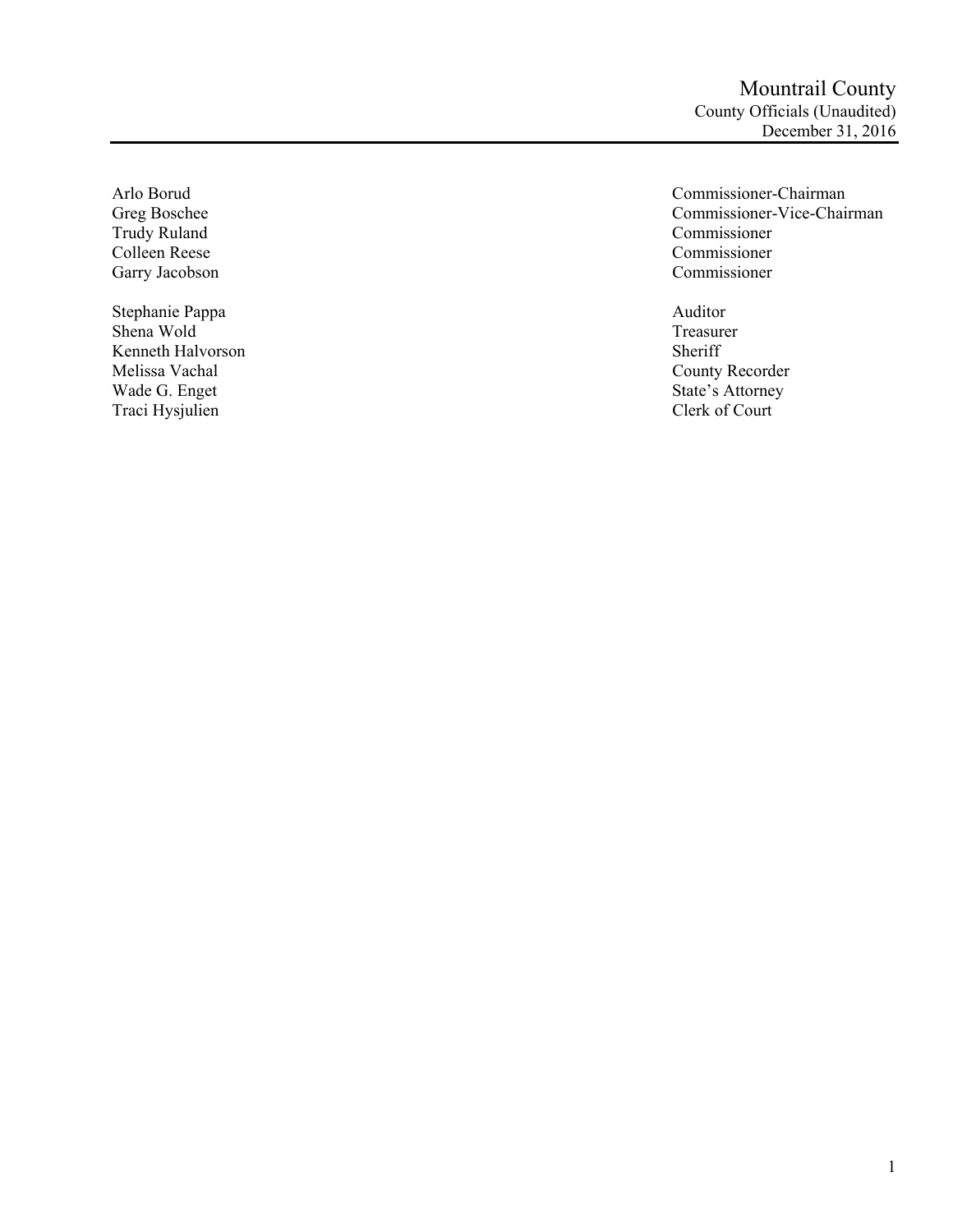

**CPAs & BUSINESS ADVISORS** 

# **Independent Auditor's Report**

Board of County Commissioners Mountrail County Stanley, North Dakota

#### **Report on the Financial Statements**

We have audited the accompanying modified cash basis financial statements of the governmental activities, the discretely presented component unit, each major fund, and the aggregate remaining fund information of Mountrail County, Stanley, North Dakota, as of and for the year ended December 31, 2016, and the related notes to the financial statements, which collectively comprise the County's basic financial statements as listed in the table of contents.

# **Management's Responsibility for the Financial Statements**

Management is responsible for the preparation and fair presentation of these financial statements in accordance with the modified cash basis of accounting described in Note 1; this includes determining that the modified cash basis of accounting is an acceptable basis for the preparation of the financial statements in the circumstances. Management is also responsible for the design, implementation, and maintenance of internal control relevant to the preparation and fair presentation of financial statements that are free from material misstatement, whether due to fraud or error.

#### **Auditor's Responsibility**

Our responsibility is to express opinions on these financial statements based on our audit. We conducted our audit in accordance with auditing standards generally accepted in the United States of America and the standards applicable to financial audits contained in *Government Auditing Standards*, issued by the Comptroller General of the United States. Those standards require that we plan and perform the audit to obtain reasonable assurance about whether the financial statements are free from material misstatement.

An audit involves performing procedures to obtain audit evidence about the amounts and disclosures in the financial statements. The procedures selected depend on the auditor's judgment, including the assessment of the risks of material misstatement of the financial statements, whether due to fraud or error. In making those risk assessments, the auditor considers internal control relevant to the entity's preparation and fair presentation of the financial statements in order to design audit procedures that are appropriate in the circumstances, but not for the purpose of expressing an opinion on the effectiveness of the entity's internal control. Accordingly, we express no such opinion. An audit also includes evaluating the appropriateness of accounting policies used and the reasonableness of significant accounting estimates made by management, as well as evaluating the overall presentation of the financial statements.

We believe that the audit evidence we have obtained is sufficient and appropriate to provide a basis for our audit opinions.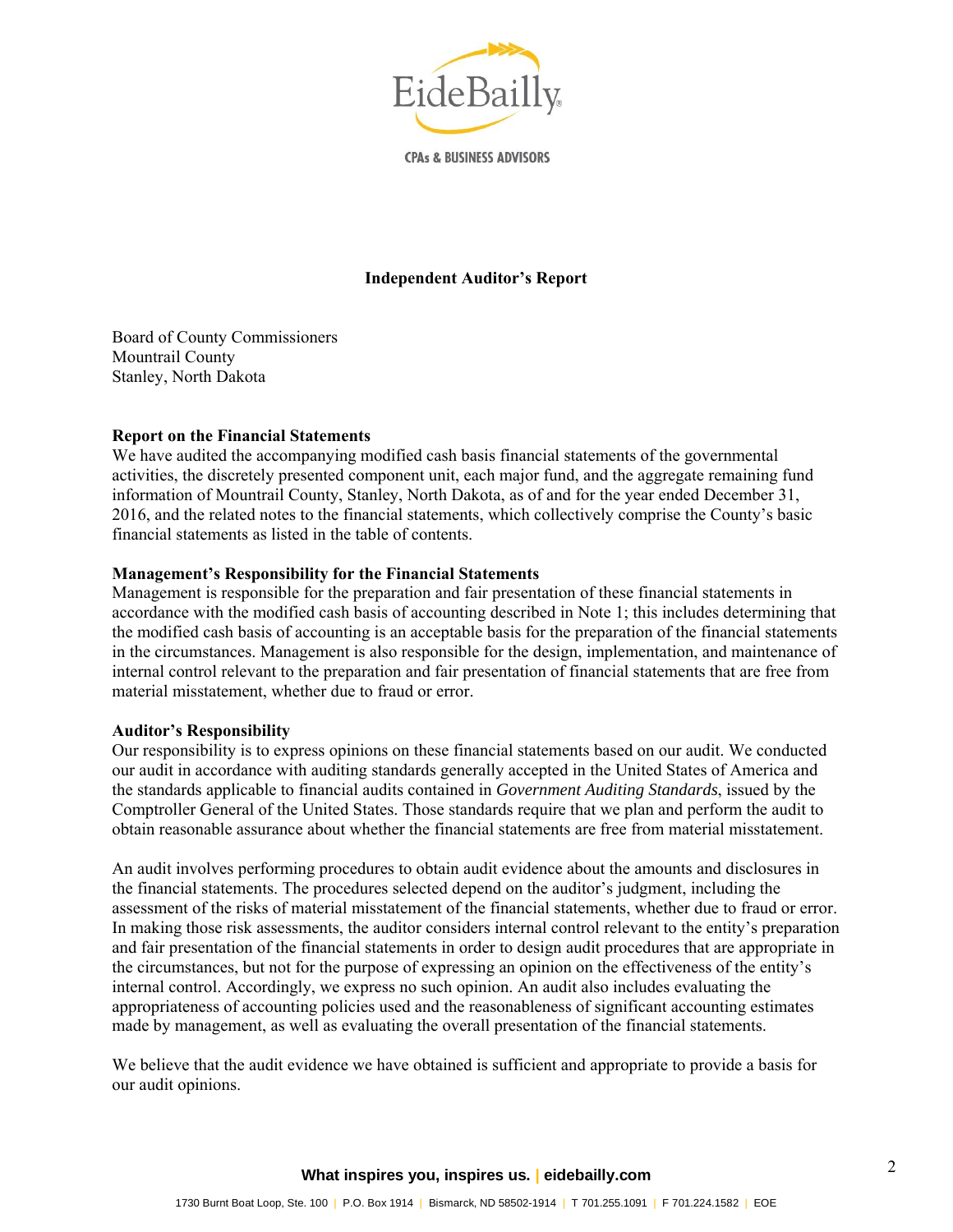#### **Opinions**

In our opinion, the financial statements referred to above present fairly, in all material respects, the respective financial position of the governmental activities, the discretely presented component unit, each major fund, and the aggregate remaining fund information – modified cash basis of Mountrail County, Stanley, North Dakota, as of December 31, 2016, and the respective changes in financial position – modified cash basis thereof for the year then ended in accordance with the basis of accounting as described in Note 1.

#### **Basis of Accounting**

We draw attention to Note 1 of the financial statements, which describes the basis of accounting. The financial statements are prepared on the modified cash basis of accounting, which is a basis of accounting other than accounting principles generally accepted in the United States of America. Our opinions are not modified with respect to that matter.

# **Other Matters**

#### **Other Information**

Our audit was conducted for the purpose of forming opinions on the financial statements that collectively comprise Mountrail County's financial statements. The budgetary comparison schedules, schedule of employer's share of net pension liability, and schedule of employer's contributions are presented for purposes of additional analysis and are not a required part of the financial statements.

The budgetary comparison schedules, schedule of employer's share of net pension liability, and schedule of employer's contributions are the responsibility of management and were derived from and relate directly to the underlying accounting and other records used to prepare the basic financial statements. Such information has been subjected to the auditing procedures applied in the audit of the basic financial statements and certain additional procedures, including comparing and reconciling such information directly to the underlying accounting and other records used to prepare the basic financial statements or to the basic financial statements themselves, and other additional procedures in accordance with auditing standards generally accepted in the United States of America. In our opinion, the budgetary comparison schedules, schedule of employer's share of net pension liability, and schedule of employer's contributions are fairly stated, in all material respects, in relation to the basic financial statements as a whole.

The list of county officials has not been subjected to the auditing procedures applied in the audit of the basic financial statements and, accordingly, we do not express an opinion or provide any assurance on it.

#### **Other Reporting Required by** *Government Auditing Standards*

In accordance with *Government Auditing Standards*, we have also issued our report dated August 22, 2018 on our consideration of Mountrail County, Stanley, North Dakota's internal control over financial reporting and on our tests of its compliance with certain provisions of laws, regulations, contracts, and grant agreements and other matters. The purpose of that report is to describe the scope of our testing of internal control over financial reporting and compliance and the results of that testing, and not to provide an opinion on internal control over financial reporting or on compliance. That report is an integral part of an audit performed in accordance with *Government Auditing Standards* in considering Mountrail County's internal control over financial reporting and compliance.

Gade Saelly LLP

Bismarck, North Dakota August 22, 2018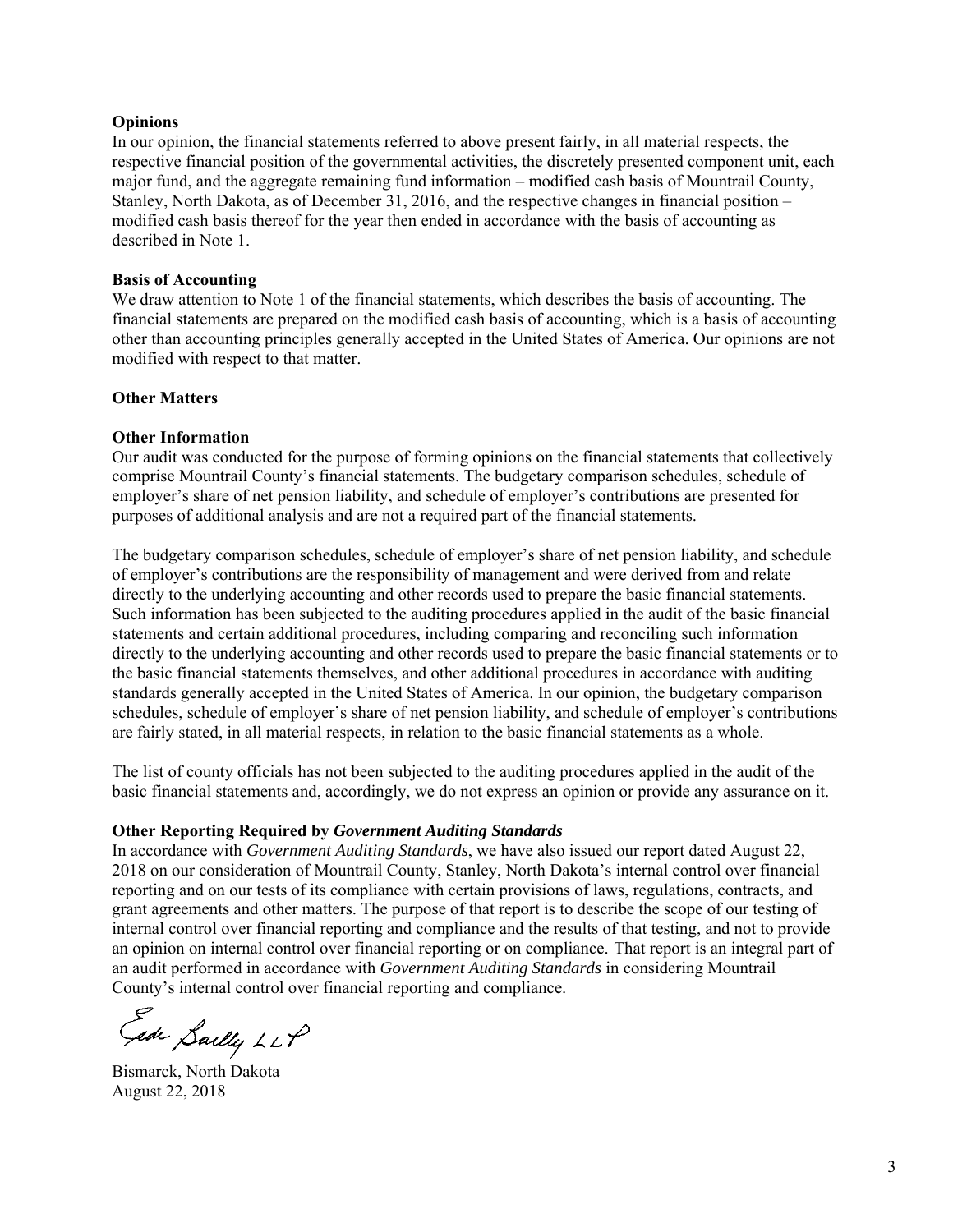# Mountrail County Statement of Net Position-Modified Cash Basis December 31, 2016

|                                                  | Primary<br>Government      |     | Component<br>Unit          |
|--------------------------------------------------|----------------------------|-----|----------------------------|
|                                                  | Governmental<br>Activities |     | Water<br>Resource<br>Board |
| Assets                                           |                            |     |                            |
| Cash and cash equivalents                        | \$111,258,549              | \$  | 128,597                    |
| Investments                                      | 6,274,606                  |     | 16,578                     |
| Capital assets not being depreciated             |                            |     |                            |
| Land                                             | 1,726,157                  |     | 6,648                      |
| Construction in progress                         | 75,435,622                 |     |                            |
| Capital assets (net of accumulated depreciation) |                            |     |                            |
| Infrastructure                                   | 97,019,903                 |     |                            |
| <b>Buildings</b>                                 | 9,790,486                  |     |                            |
| Machinery and equipment                          | 7,818,046                  |     | 91,302                     |
| Total capital assets                             | 191,790,214                |     | 97,950                     |
| Total assets                                     | \$309,323,369              | - 5 | 243,125                    |
| Liabilities                                      |                            |     |                            |
| Long-term liabilities                            |                            |     |                            |
| Due within one year                              |                            |     |                            |
| Loan payable                                     | \$<br>1,467,769            | \$  |                            |
| Due after one year                               |                            |     |                            |
| Loan payable                                     | 16,196,284                 |     |                            |
| <b>Total liabilities</b>                         | 17,664,053                 |     |                            |
| <b>Net Position</b>                              |                            |     |                            |
| Net investment in capital assets                 | 174, 126, 161              |     | 97,950                     |
| Restricted for                                   |                            |     |                            |
| Public safety                                    | 1,238,468                  |     |                            |
| Unrestricted                                     | 116,294,687                |     | 145,175                    |
|                                                  |                            |     |                            |
| Total net position                               | 291,659,316                |     | 243,125                    |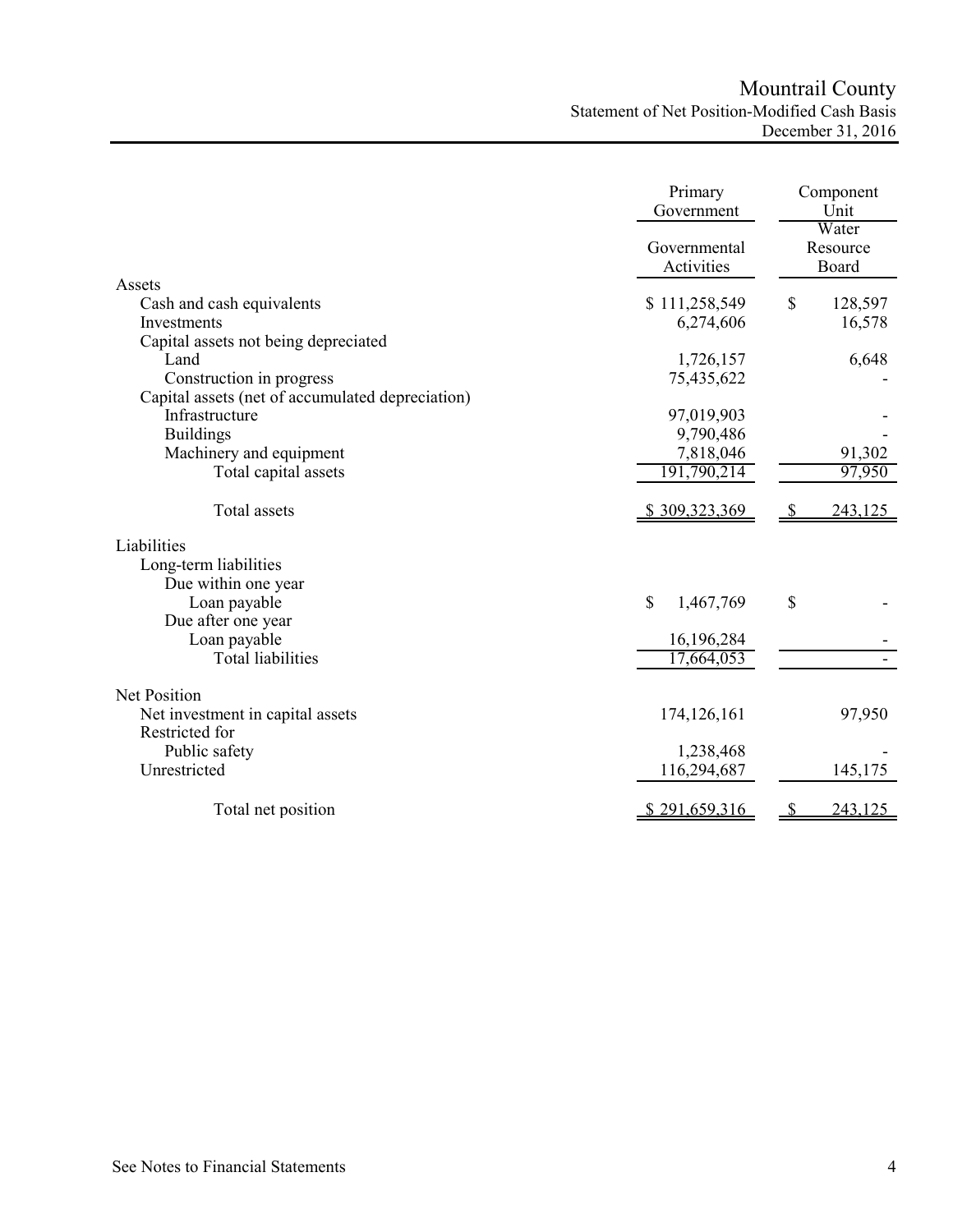# Mountrail County Statement of Activities-Modified Cash Basis Year Ended December 31, 2016

|                                                                                                                                                                                                                           |                                                                                                                                 |                                        | Program Revenues                               |                                        |                                                                                                              | Net (Expense) Revenue and<br>Changes in Net Position |
|---------------------------------------------------------------------------------------------------------------------------------------------------------------------------------------------------------------------------|---------------------------------------------------------------------------------------------------------------------------------|----------------------------------------|------------------------------------------------|----------------------------------------|--------------------------------------------------------------------------------------------------------------|------------------------------------------------------|
| Functions/Programs                                                                                                                                                                                                        | Expenses                                                                                                                        | Charges<br>for<br>Services             | Operating<br>Grants and<br>Contributions       | Capital<br>Grants and<br>Contributions | Primary<br>Government<br>Governmental<br>Activities                                                          | Component<br>Unit<br><b>Water Resource</b><br>Board  |
| Primary government<br>Governmental activities<br>General government<br>Public safety<br>Highways<br>Health and welfare<br>Culture and recreation<br>Conservation of natural<br>resources<br>Economic development<br>Other | \$5,055,354<br>3,126,284<br>10,037,912<br>870,153<br>647,478<br>225,985<br>162,943<br>20,314                                    | 2,498,365<br>S.<br>77,075<br>766,261   | \$.<br>819,913<br>34,787<br>963,333<br>100,266 | \$<br>12,270,304                       | \$.<br>(1,737,076)<br>(3,014,422)<br>2,998,653<br>93,180<br>(547,212)<br>(225,985)<br>(162, 943)<br>(20,314) | \$                                                   |
| Total primary<br>government                                                                                                                                                                                               | \$20,146,423                                                                                                                    | \$ 3,341,701                           | \$1,918,299                                    | \$12,270,304                           | (2,616,119)                                                                                                  |                                                      |
| Component unit<br>Water Resource Board                                                                                                                                                                                    | 35,153<br><sup>8</sup>                                                                                                          |                                        |                                                |                                        |                                                                                                              | (35, 153)                                            |
|                                                                                                                                                                                                                           | General revenues<br>Taxes<br>Property taxes<br>Flood control revenue<br>Interest income<br>Rent income<br>Miscellaneous revenue | Nonrestricted grants and contributions |                                                |                                        | 4,637,185<br>21,935,875<br>996,235<br>376,448<br>85,559<br>837,133                                           | 70,311<br>88                                         |
|                                                                                                                                                                                                                           |                                                                                                                                 | Total general revenues                 |                                                |                                        | 28,868,435                                                                                                   | 70,399                                               |
|                                                                                                                                                                                                                           |                                                                                                                                 | Change in net position                 |                                                |                                        | 26,252,316                                                                                                   | 35,246                                               |
|                                                                                                                                                                                                                           | Net position - January 1                                                                                                        |                                        |                                                |                                        | 265,407,000                                                                                                  | 207,879                                              |
|                                                                                                                                                                                                                           | Net position - December 31                                                                                                      |                                        |                                                |                                        | \$291,659,316                                                                                                | S<br>243,125                                         |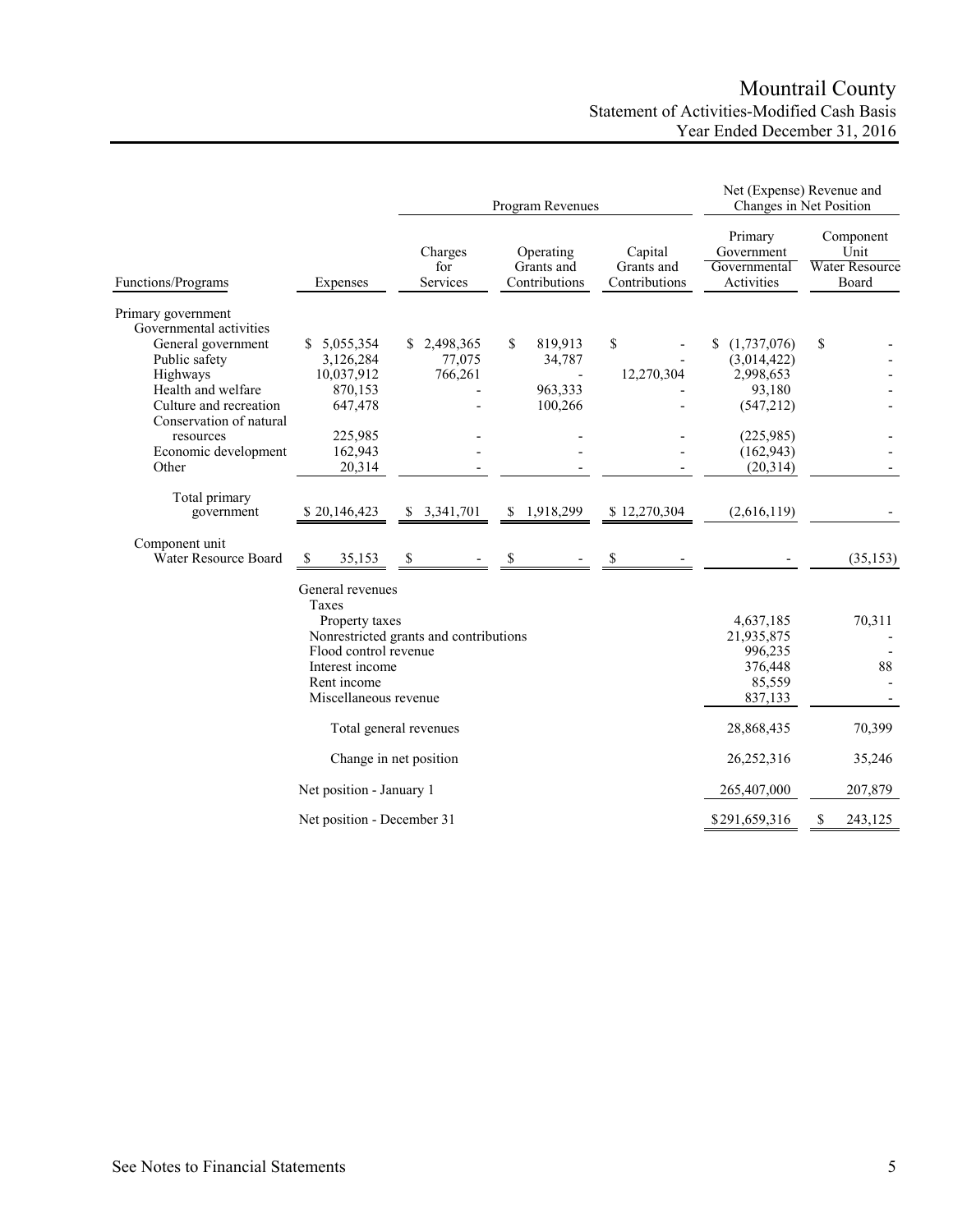Mountrail County Balance Sheet – Governmental Funds - Modified Cash Basis December 31, 2016

|                                          | General                       |              | County<br>Road and<br><b>Bridge</b> | Other<br>Governmental<br>Funds |               | Total<br>Governmental<br>Funds |
|------------------------------------------|-------------------------------|--------------|-------------------------------------|--------------------------------|---------------|--------------------------------|
| Assets                                   |                               |              |                                     |                                |               |                                |
| Cash and cash equivalents<br>Investments | \$<br>37,800,866<br>1,274,606 | S            | 68,394,497<br>5,000,000             | \$<br>5,063,186                |               | \$111,258,549<br>6,274,606     |
| Total assets                             | 39,075,472                    |              | 73,394,497                          | 5,063,186                      |               | \$117,533,155                  |
| <b>Fund Balances</b>                     |                               |              |                                     |                                |               |                                |
| Restricted for                           |                               |              |                                     |                                |               |                                |
| Public safety                            | \$<br>248,735                 | $\mathbb{S}$ |                                     | \$<br>989,733                  | $\mathcal{S}$ | 1,238,468                      |
| Committed for                            |                               |              |                                     |                                |               |                                |
| Highways                                 | 10,905,788                    |              | 8,107,163                           | 121,609                        |               | 19,134,560                     |
| Assigned for                             |                               |              |                                     |                                |               |                                |
| Public safety                            | 61,264                        |              |                                     | 246,996                        |               | 308,260                        |
| Highways                                 | 53                            |              | 65,287,334                          | 2,308,354                      |               | 67,595,741                     |
| Health and welfare                       |                               |              |                                     | 1,321,718                      |               | 1,321,718                      |
| Culture and recreation                   | 277,175                       |              |                                     | 455                            |               | 277,630                        |
| Conservation of natural                  |                               |              |                                     |                                |               |                                |
| resources                                |                               |              |                                     | 72,790                         |               | 72,790                         |
| Special purposes                         | 253                           |              |                                     | 1,531                          |               | 1,784                          |
| Unassigned                               | 27,582,204                    |              |                                     |                                |               | 27,582,204                     |
| Total fund balances                      | 39,075,472                    |              | 73,394,497                          | 5,063,186                      |               | \$117,533,155                  |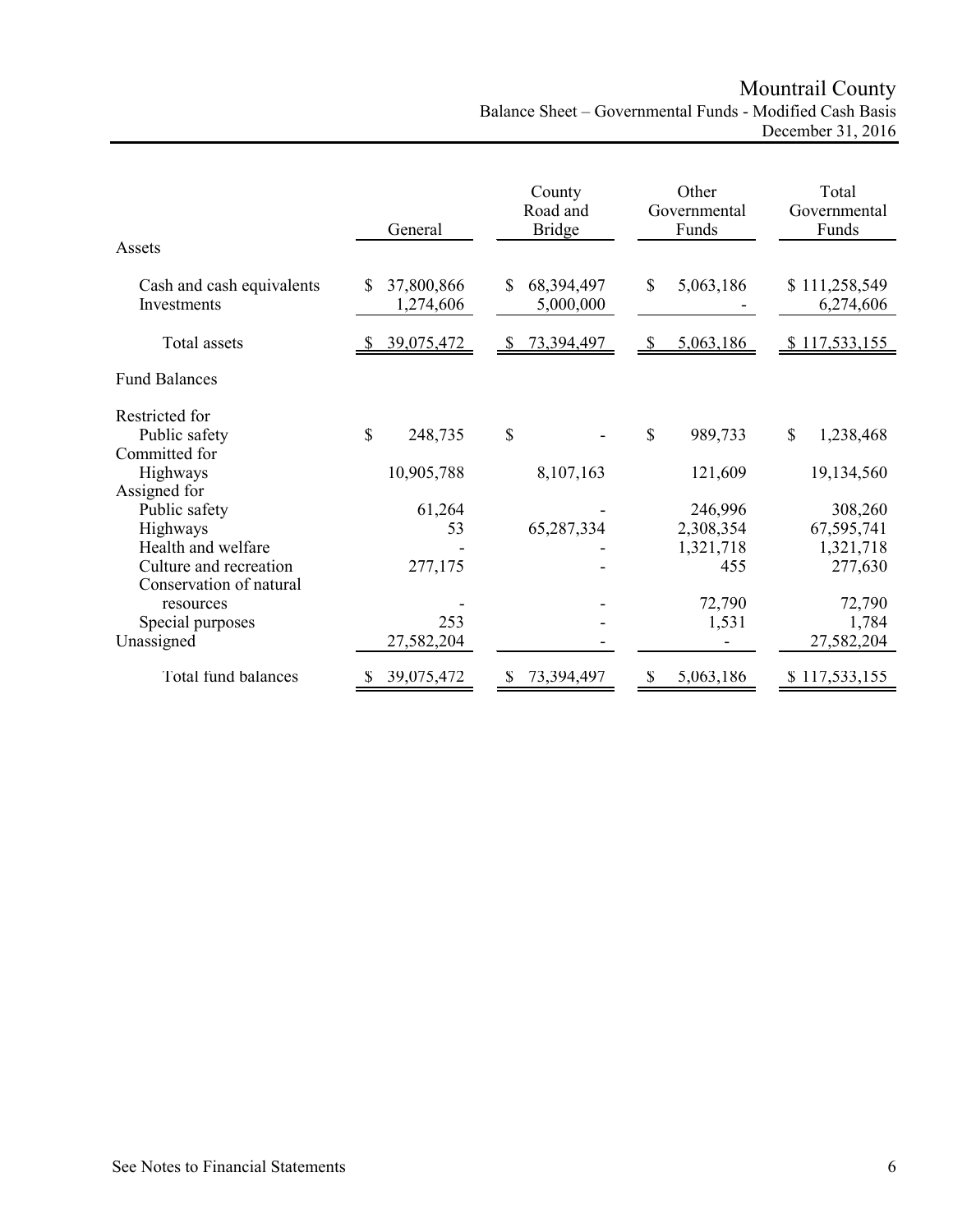Mountrail County

| Reconciliation of Governmental Funds Balance Sheet to the Statement of Net Position – Modified Cash Basis |                   |
|-----------------------------------------------------------------------------------------------------------|-------------------|
|                                                                                                           | December 31, 2016 |

| Total fund balances for governmental funds                                                                                                                                                                                                                                                                                |                               | \$117,533,155 |
|---------------------------------------------------------------------------------------------------------------------------------------------------------------------------------------------------------------------------------------------------------------------------------------------------------------------------|-------------------------------|---------------|
| Total net position reported for government activities in the<br>statement of net position is different because                                                                                                                                                                                                            |                               |               |
| Capital assets used in governmental activities are not<br>financial resources and are not reported in the<br>governmental funds.<br>Cost of capital assets<br>Less accumulated depreciation<br>Net capital assets                                                                                                         | \$205,576,925<br>(13,786,711) | 191,790,214   |
| Long-term liabilities applicable to the County's<br>governmental activities are not due and payable in the<br>current period and accordingly are not reported as fund<br>liabilities. All Liabilities - both current and long-term are<br>reported in the statement of net position. Balances at<br>December 31, 2016 are |                               |               |
| Loan payable                                                                                                                                                                                                                                                                                                              |                               | (17,664,053)  |
| Total net position of governmental activities                                                                                                                                                                                                                                                                             |                               | 291.659.31    |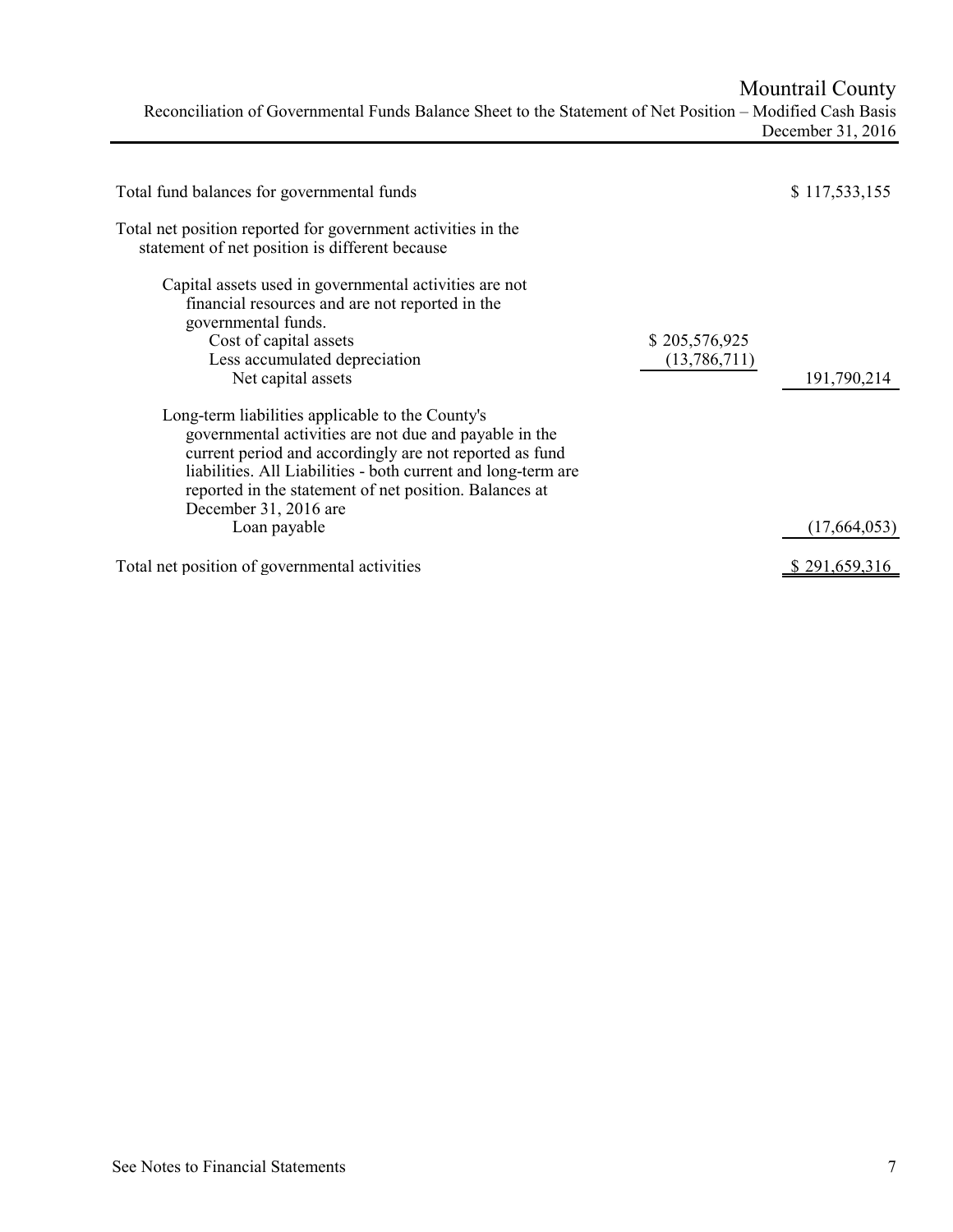# Mountrail County

Statement of Revenues, Expenditures and Changes in Fund Balance – Governmental Funds –Modified Cash Basis Year Ended December 31, 2016

|                                      | General        | County<br>Road and<br><b>Bridge</b> | Other<br>Governmental<br>Funds | Total<br>Governmental<br>Funds |
|--------------------------------------|----------------|-------------------------------------|--------------------------------|--------------------------------|
| Revenues                             |                |                                     |                                |                                |
| Taxes                                | 1,904,558<br>S | \$<br>31,099                        | 2,701,528<br>\$                | 4,637,185<br>\$                |
| Licenses, permits and fees           | 1,640,152      |                                     | 68,733                         | 1,708,885                      |
| Intergovernmental                    | 22,495,592     | 13,483,290                          | 1,124,091                      | 37,102,973                     |
| Charges for services                 | 789,480        | 766,261                             |                                | 1,555,741                      |
| Fines and forfeits                   | 77,075         |                                     |                                | 77,075                         |
| Interest income                      | 376,448        |                                     |                                | 376,448                        |
| Rent Income                          | 85,559         |                                     |                                | 85,559                         |
| Miscellaneous                        | 218,950        | 553,700                             | 64,483                         | 837,133                        |
| Total revenues                       | 27,587,814     | 14,834,350                          | 3,958,835                      | 46,380,999                     |
| Expenditures                         |                |                                     |                                |                                |
| Current                              |                |                                     |                                |                                |
| General government                   | 4,613,890      |                                     | 177,946                        | 4,791,836                      |
| Public safety                        | 2,857,200      |                                     | 102,781                        | 2,959,981                      |
| Highways                             |                | 5,892,087                           | 178,096                        | 6,070,183                      |
| Health and welfare                   |                |                                     | 870,153                        | 870,153                        |
| Culture and recreation               | 403,286        |                                     | 207,221                        | 610,507                        |
| Conservation of natural resources    |                |                                     | 192,278                        | 192,278                        |
| Economic development                 | 162,943        |                                     |                                | 162,943                        |
| Other                                |                |                                     | 20,314                         | 20,314                         |
| Capital outlay                       | 17,648,982     | 16,536,815                          | 1,331,006                      | 35,516,803                     |
| Debt service                         |                |                                     |                                |                                |
| Principal                            | 9,414          |                                     |                                | 9,414                          |
| Interest and service charges         | 164,365        |                                     |                                | 164,365                        |
| Total expenditures                   | 25,860,080     | 22,428,902                          | 3,079,795                      | 51,368,777                     |
| Excess (deficiency) of revenues over |                |                                     |                                |                                |
| expenditures                         | 1,727,734      | (7, 594, 552)                       | 879,040                        | (4,987,778)                    |
| Other Financing Sources (Uses)       |                |                                     |                                |                                |
| Loan proceeds                        | 17,673,467     |                                     |                                | 17,673,467                     |
| Transfers In                         | 49,943         | 21, 141, 268                        | 904,767                        | 22,095,978                     |
| <b>Transfers Out</b>                 | (21, 663, 579) | (42, 155)                           | (390, 244)                     | (22,095,978)                   |
| Total other financing sources (uses) | (3,940,169)    | 21,099,113                          | 514,523                        | 17,673,467                     |
| Net change in fund balances          | (2,212,435)    | 13,504,561                          | 1,393,563                      | 12,685,689                     |
| Fund balance - January 1             | 41,287,907     | 59,889,936                          | 3,669,623                      | 104,847,466                    |
| Fund balance - December 31           | \$39,075,472   | \$73,394,497                        | 5,063,186<br>\$                | \$117,533,155                  |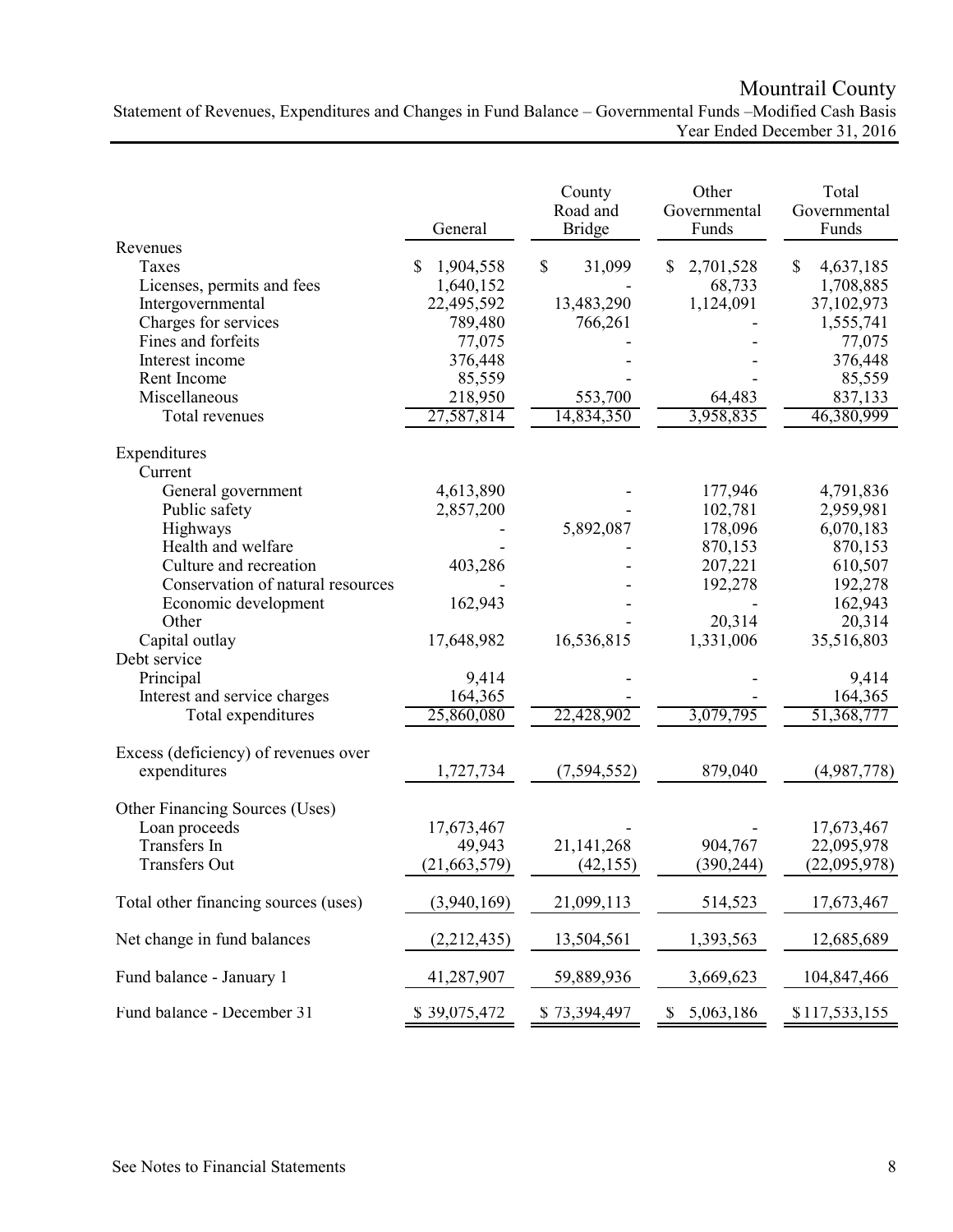Mountrail County

| Reconciliation of Governmental Funds Statement of Revenues, Expenditures and Changes in Fund Balances to |
|----------------------------------------------------------------------------------------------------------|
| the Statement of Activities – Modified Cash Basis                                                        |
| Year Ended December 31, 2016                                                                             |

| Net change in fund balance - total governmental funds                                                                                                                                                                                                                                                                  |                           | <sup>S</sup> | 12,685,689 |
|------------------------------------------------------------------------------------------------------------------------------------------------------------------------------------------------------------------------------------------------------------------------------------------------------------------------|---------------------------|--------------|------------|
| The change in net position reported for governmental activities in the<br>statement of activities is different because                                                                                                                                                                                                 |                           |              |            |
| Governmental funds report capital outlays as expenditures.<br>However, in the statement of activities, the cost of those<br>assets is allocated over their estimated useful lives and<br>reported as depreciation expense. This is the amount by<br>which capital outlays exceeded depreciation in the current<br>year |                           |              |            |
| Current year capital outlay<br>Current year depreciation expense                                                                                                                                                                                                                                                       | 35,516,803<br>(4,303,865) |              | 31,212,938 |
| Repayment of debt principal is an expenditure in the<br>governmental funds, but the repayment reduces long-term                                                                                                                                                                                                        |                           |              |            |
| liabilities in the statement of net position<br>Principal payments                                                                                                                                                                                                                                                     |                           |              | 9.414      |
|                                                                                                                                                                                                                                                                                                                        |                           |              |            |

| The issuance of long-term debt provides current financial<br>resources to governmental funds, but the issuance |              |
|----------------------------------------------------------------------------------------------------------------|--------------|
| increases long-term liabilities in the statement of net<br>position                                            | (17,673,467) |
| Change in net position of governmental activities                                                              | 26,234.574   |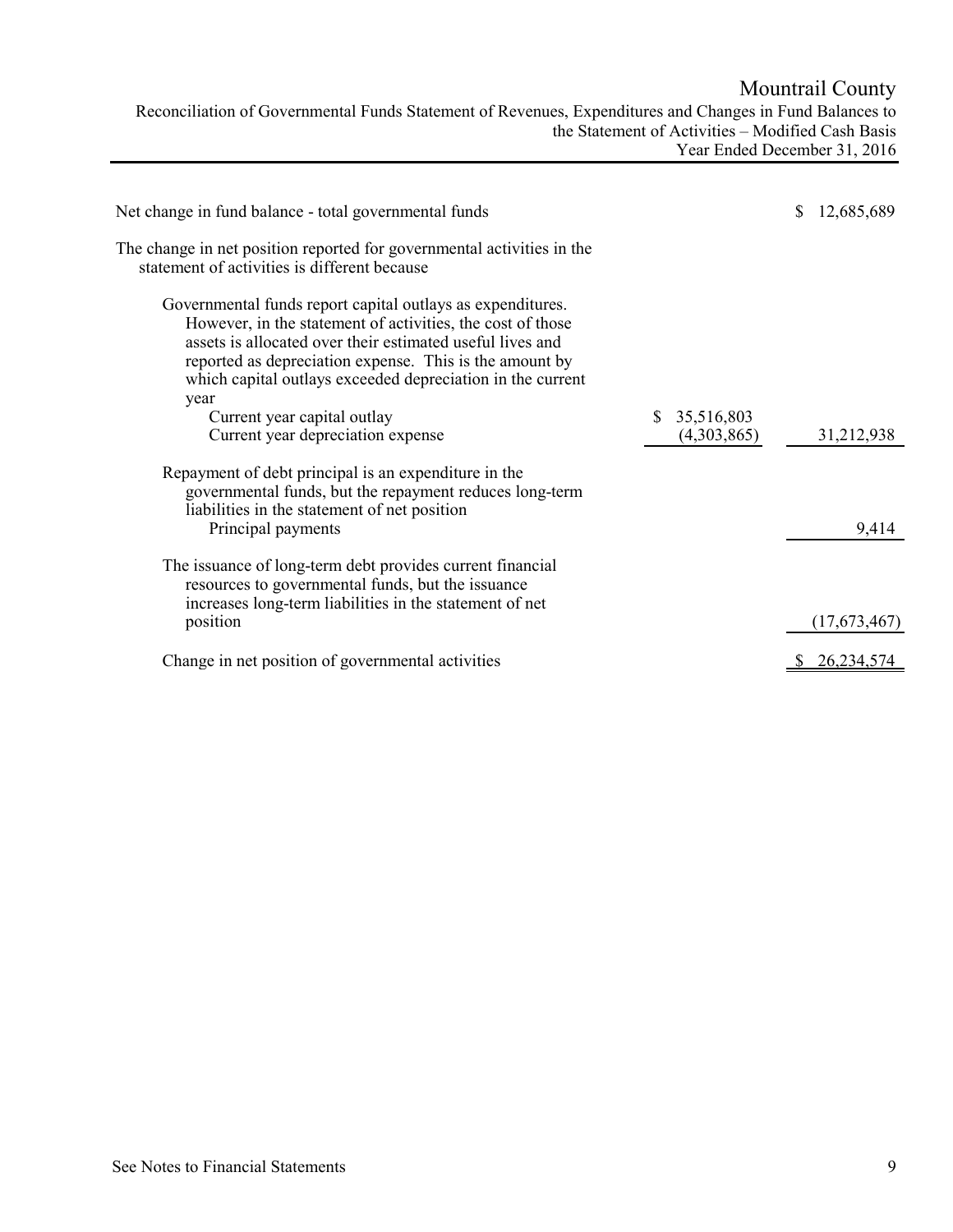|                           | Agency<br>Funds |
|---------------------------|-----------------|
| Assets                    |                 |
| Cash and cash equivalents | 2,059,305       |
| Liabilities               |                 |
| Due to other governments  | 2,059,305       |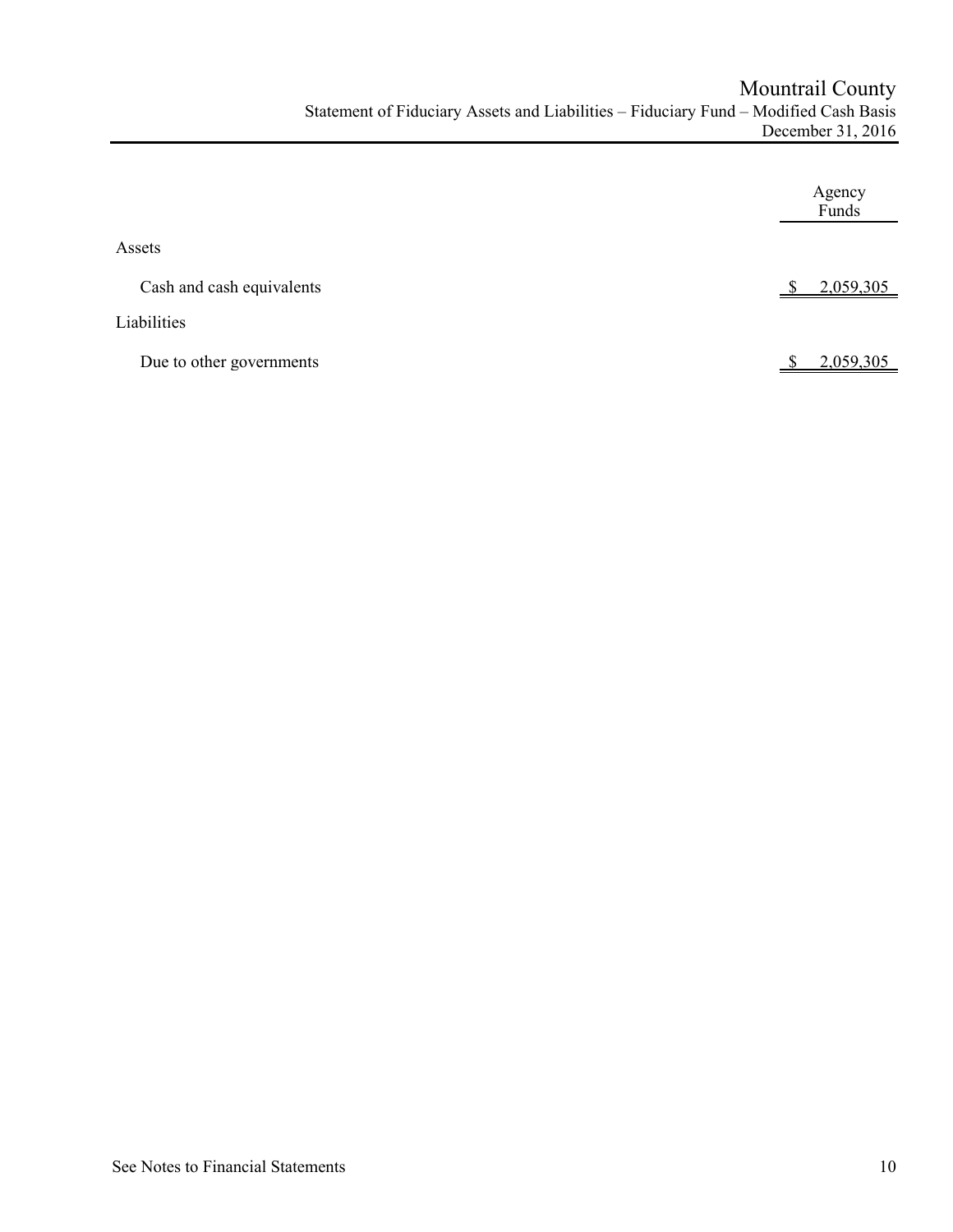# **Note 1 - Summary of Significant Accounting Policies**

The financial statements of Mountrail County have been prepared in conformity with the modified cash basis of accounting as applied to government units. The Governmental Accounting Standards Board (GASB) is the accepted standard setting body for establishing governmental accounting and financial reporting principles. The more significant of the government's accounting policies are described below.

# **Reporting Entity**

The accompanying financial statements present the activities of Mountrail County. The County has considered all potential component units for which the County is financially accountable and other organizations for which the nature and significance of their relationships with the County are such that exclusion would cause the County's financial statements to be misleading or incomplete. The Governmental Accounting Standards Board has set forth criteria to be considered in determining financial accountability. This criteria includes appointing a voting majority of an organization's governing body and (1) the ability of Mountrail County to impose its will on that organization or (2) the potential for the organization to provide specific financial benefits to, or impose specific financial burdens on Mountrail County.

Based on these criteria, the component unit discussed below is included within the County's reporting entity because of the significance of its operational or financial relationship with the County.

# **Component Unit**

In conformity with a modified cash basis, the financial statements of the component unit have been included in the financial reporting entity as a discretely presented component unit.

Discretely Presented Component Unit – The component unit's column in the combined financial statements includes the financial data of the County's one component unit. This unit is reported in a separate column to emphasize that it is legally separate from the County.

Mountrail County Water Resource Board – The members of the governing board are appointed by the Board of County Commissioners and can be removed from office by the County Commissioners for just cause. The County Commission can approve, disapprove or amend the Board's annual budget.

# **Government-wide and Fund Financial Statements**

Government-wide Statements – The government-wide financial statements (i.e., the statement of net position and the statement of activities) report information on all of the non-fiduciary activities of the primary government and its component units. Governmental activities, generally are financed through taxes, intergovernmental revenues, and non-exchange transactions. The primary government is reported separately from certain legally separate component units for which the primary government is financially accountable.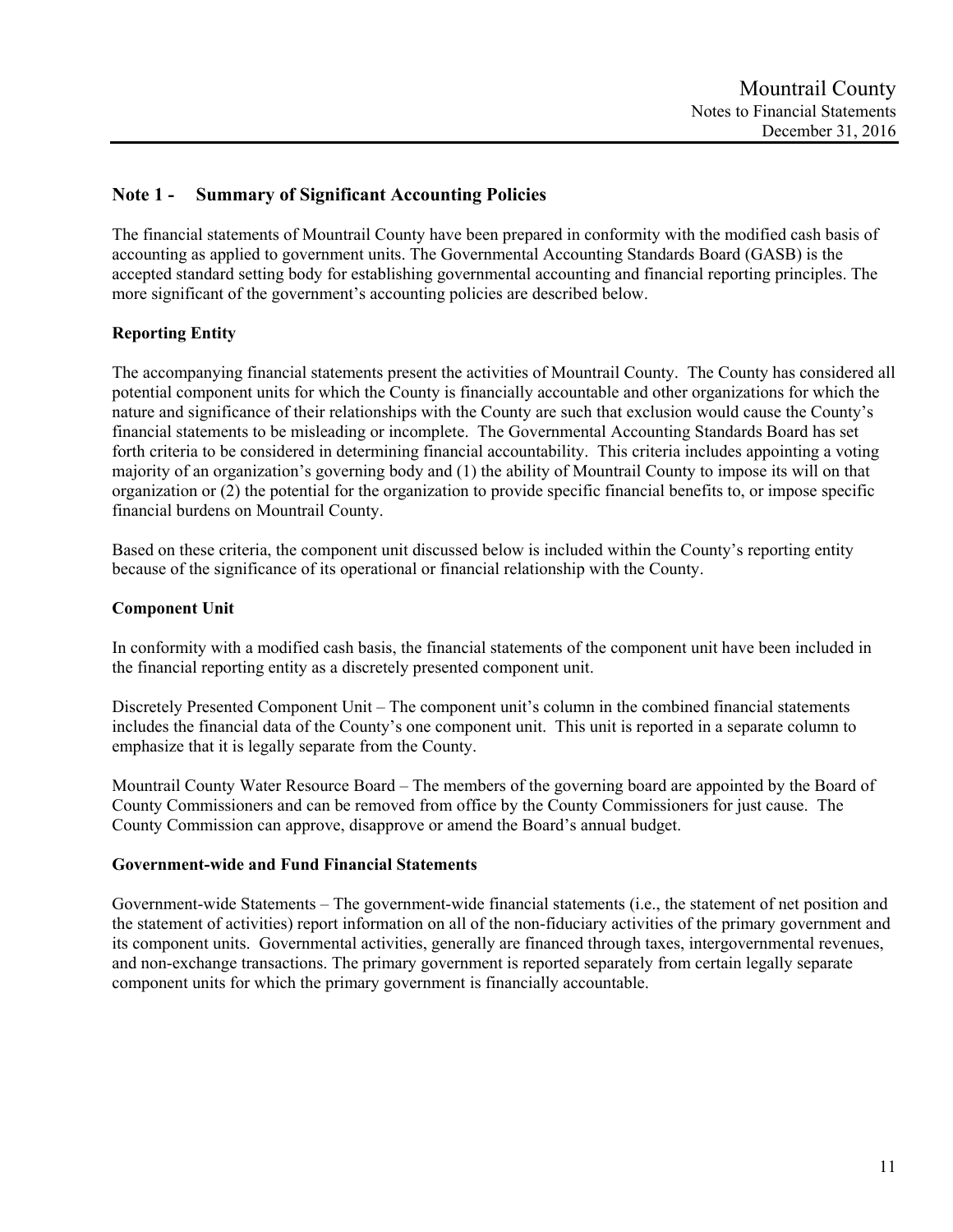The statement of activities demonstrates the degree to which the direct expenses of a given function or segment is offset by program revenues. Direct expenses are those that are clearly identifiable with a specific function or segment. Program revenues include 1) charges to customers or applicants who purchase, use, or directly benefit from goods, services, or privileges provided by a given function or segment and 2) grants and contributions that are restricted to meeting the operational or capital requirements of a particular function or segment. Taxes and other items not properly included among program revenues are reported instead as general revenues.

Separate financial statements are provided for governmental funds and fiduciary funds, even though the latter are excluded from the government-wide financial statements. Major individual governmental funds are reported as separate columns in the fund financial statements.

Fund Financial Statements – The fund financial statements provide information about the County's funds including its fiduciary funds. Separate statements for each fund category-governmental and fiduciary-are presented. The emphasis of fund financial statements is on major governmental funds, each displayed in a separate column. All remaining governmental funds are aggregated and reported as non-major funds.

# **Measurement Focus, Basis of Accounting, and Financial Statement Presentation**

The government-wide and fiduciary fund financial statements are reported using the economic resources measurement focus and the modified cash basis of accounting. Under this method, revenue is recognized when collected rather than when earned, and expenditures are generally recognized when paid rather than when incurred.

Governmental funds are reported using the current financial resources measurement focus and the cash basis of accounting. Under this method, revenue is recognized when collected rather than when earned, and expenditures are recognized when paid rather than when incurred.

This basis differs from accounting principles generally accepted in the United States of America because accounts receivable, accounts payable, and accrued expenses are not included in the financial statements. Only capital assets and long-term debt are recorded under the basis of accounting described above on the statement of net position. Operating statements of these funds present increases (i.e., revenues and other financing sources) and decreases (i.e., expenditures and other financing uses) in net current assets.

The County reports the following major governmental funds:

General Fund – This is the County's primary operating fund. It accounts for all financial resources of the general government, except those required to be accounted for in another fund.

County Road and Bridge Fund – This fund accounts for the maintenance and repair of roads within the County.

Additionally, the County reports the following fund type:

Agency Funds – These funds account for assets held by the County in a custodial capacity as an agent on behalf of others. The County's agency funds are used to account for property taxes collected on behalf of other governments.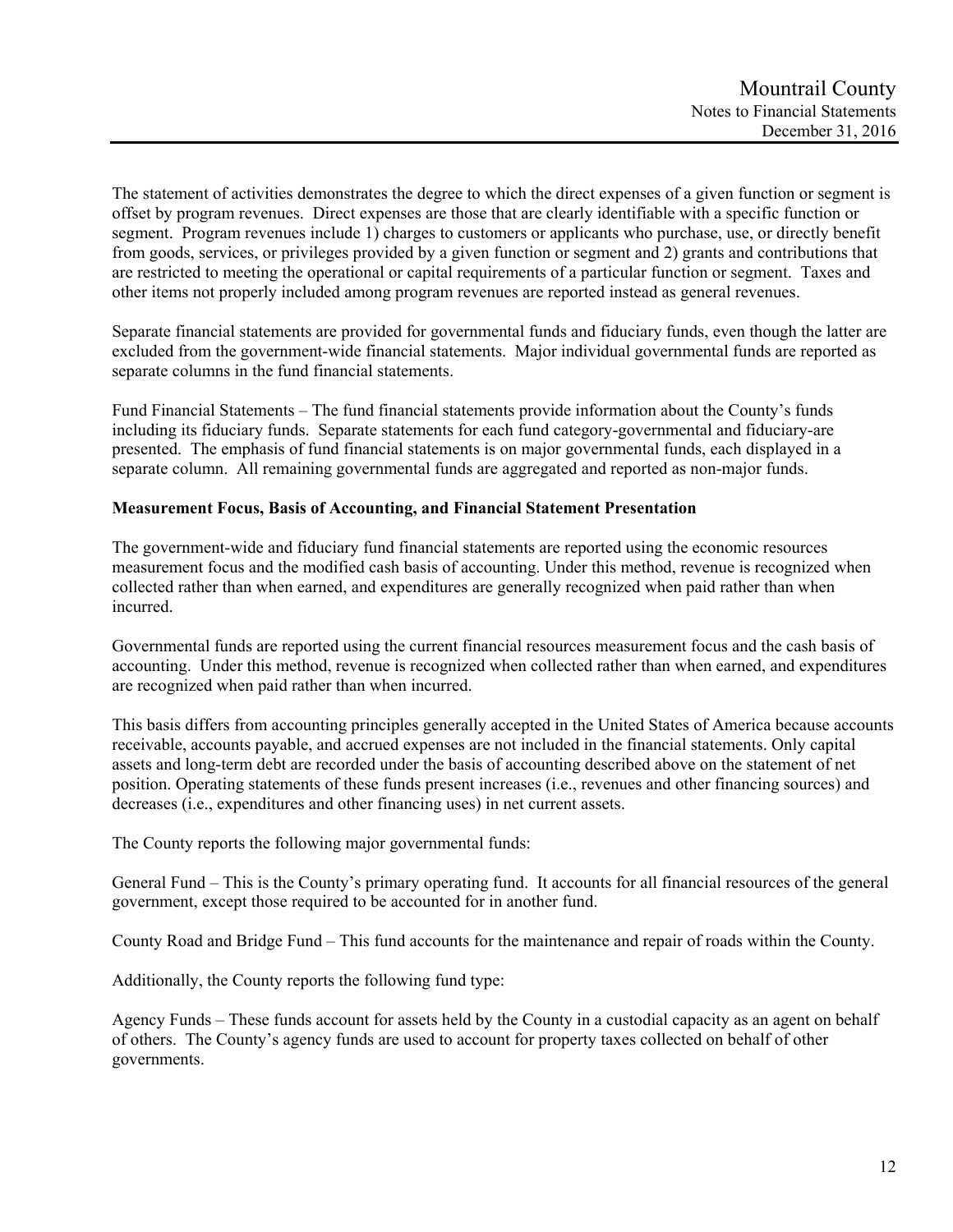The County follows the pronouncements of the Governmental Accounting Standards Board (GASB), which is the nationally accepted standard setting body for establishing accounting principles generally accepted in the United States of America for all governmental entities. For the government-wide financial statements, the District follows all applicable GASB pronouncements to the extent they are applicable to the modified cash basis of accounting.

As a general rule the effect of interfund activity has been eliminated from the government-wide financial statements. Exceptions to this general rule are payments-in-lieu of taxes where the amounts are reasonably equivalent in value to the interfund services provided. Elimination of these charges would distort the direct costs and program revenues reported for the various functions concerned.

Amounts reported as program revenue include 1) charges to customers or applicants for goods, services, or privileges provided, 2) operating grants and contributions, and 3) capital grants and contributions, including special assessments. Internally dedicated resources are reported as general revenues rather than as program revenues. Likewise, general revenues include all taxes.

# **Equity Classifications**

# **Government-wide Statements**

Equity is classified as net position and is displayed in three components:

Net investment in capital assets – Consists of capital assets, including restricted capital assets, net of accumulated depreciation (if applicable) and reduced by the outstanding balances of any bonds, mortgages, notes, or other borrowings that are attributable to the acquisition, construction, or improvement of those assets.

Restricted net position – Consists of net position with constraints placed on their use either by (a) external groups such as creditors, grantors, contributors, or laws and regulations of other governments; or (b) law through constitutional provisions or enabling legislation.

Unrestricted net position – All other net position that do not meet the definition of "restricted" or "net investment in capital assets."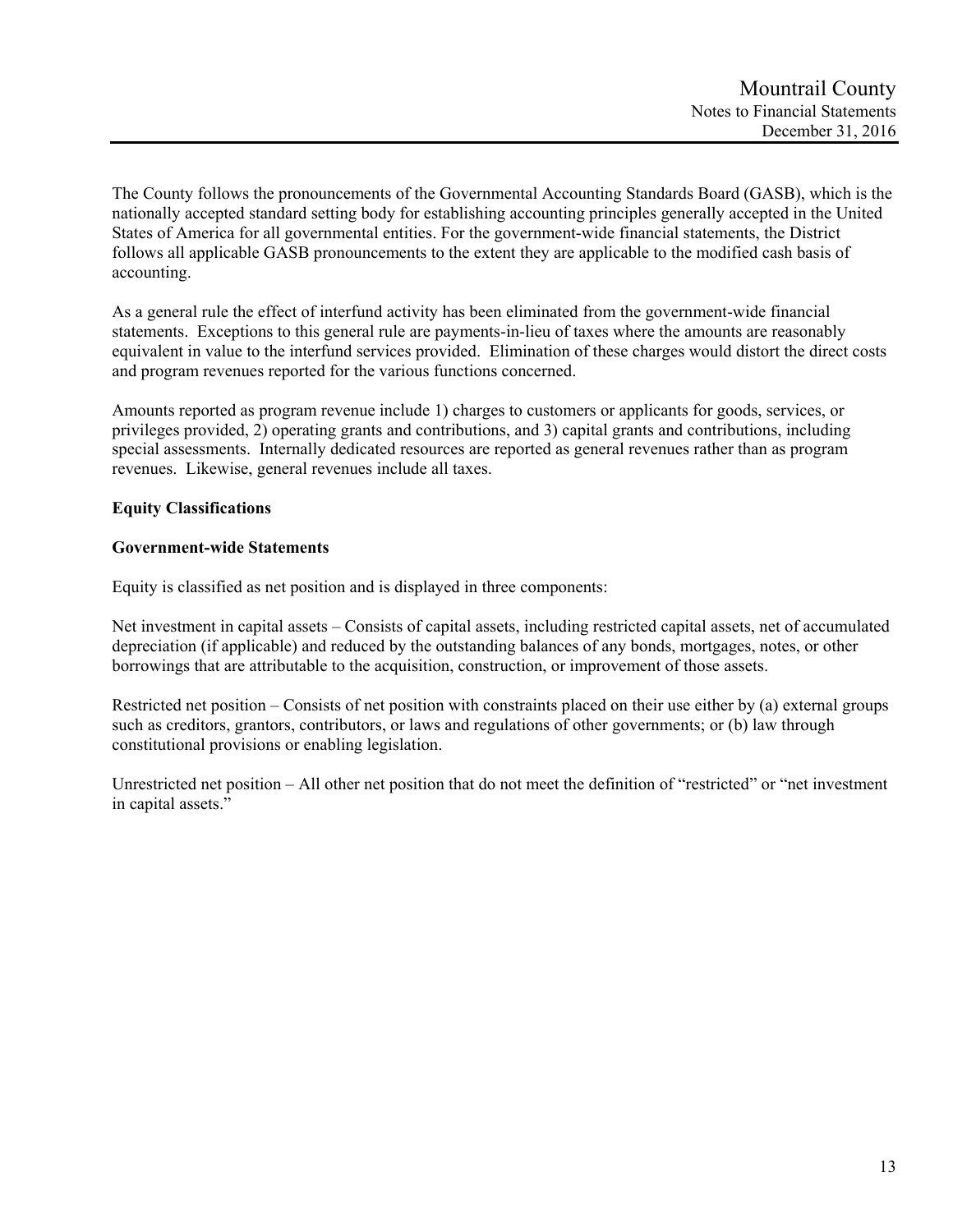#### **Fund Balance Classification Policies and Procedures**

The County classifies governmental fund balances as follows:

- Non-spendable includes fund balance amounts that cannot be spent either because it is not in spendable form or because of legal or contractual constraints.
- Restricted includes fund balance amounts that are constrained for specific purposes which are externally imposed by providers, such as creditors or amounts constrained due to constitutional provisions or enabling legislation.
- Committed includes fund balance amounts that are constrained for specific purposes that are internally imposed by the government through formal action of the highest level of decision making authority, does not lapse at year-end and can only be removed based on the same action.
- Assigned includes fund balance amounts that are intended to be used for specific purposes that are neither considered restricted or committed. Fund balance may be assigned by management.
- Unassigned includes positive fund balance within the General Fund which has not been classified within the above mentioned categories and negative fund balances in other governmental funds.

The County uses *restricted* amounts first when both restricted and unrestricted fund balance is available unless there are legal documents/contracts that prohibit doing this, such as a grant agreement requiring dollar for dollar spending. Additionally, the Government would first use committed, then assigned, and lastly unassigned amounts of unrestricted fund balance when expenditures are made.

# **Cash and Investments**

Cash and cash equivalents include amounts in demand deposits, money market accounts and certificates of deposit with a maturity date of 90 days or less.

Investments consist of certificates of deposit, with a maturity date in excess of 90 days, stated at fair value.

# **Capital Assets**

Capital assets, which include property, plant and equipment, are reported in the applicable governmental-type activities column in the government-wide financial statements. Capital assets are defined by the government as assets with an initial, individual cost of more than \$5,000. Such assets are recorded at historical cost or estimated historical cost if purchased or constructed.

General infrastructure assets consist of the road and bridge projects constructed since January 1, 2004 and are reported at historical cost. The costs of normal maintenance and repairs that do not add to the value of the asset or materially extend assets lives are not capitalized.

Major outlays for capital assets and improvements are capitalized as projects are constructed. Interest is capitalized on assets during the construction phase of the assets constructed. The amount of interest capitalized is the net interest expense incurred (interest expense less interest income) from the date of the borrowing until completion of the project.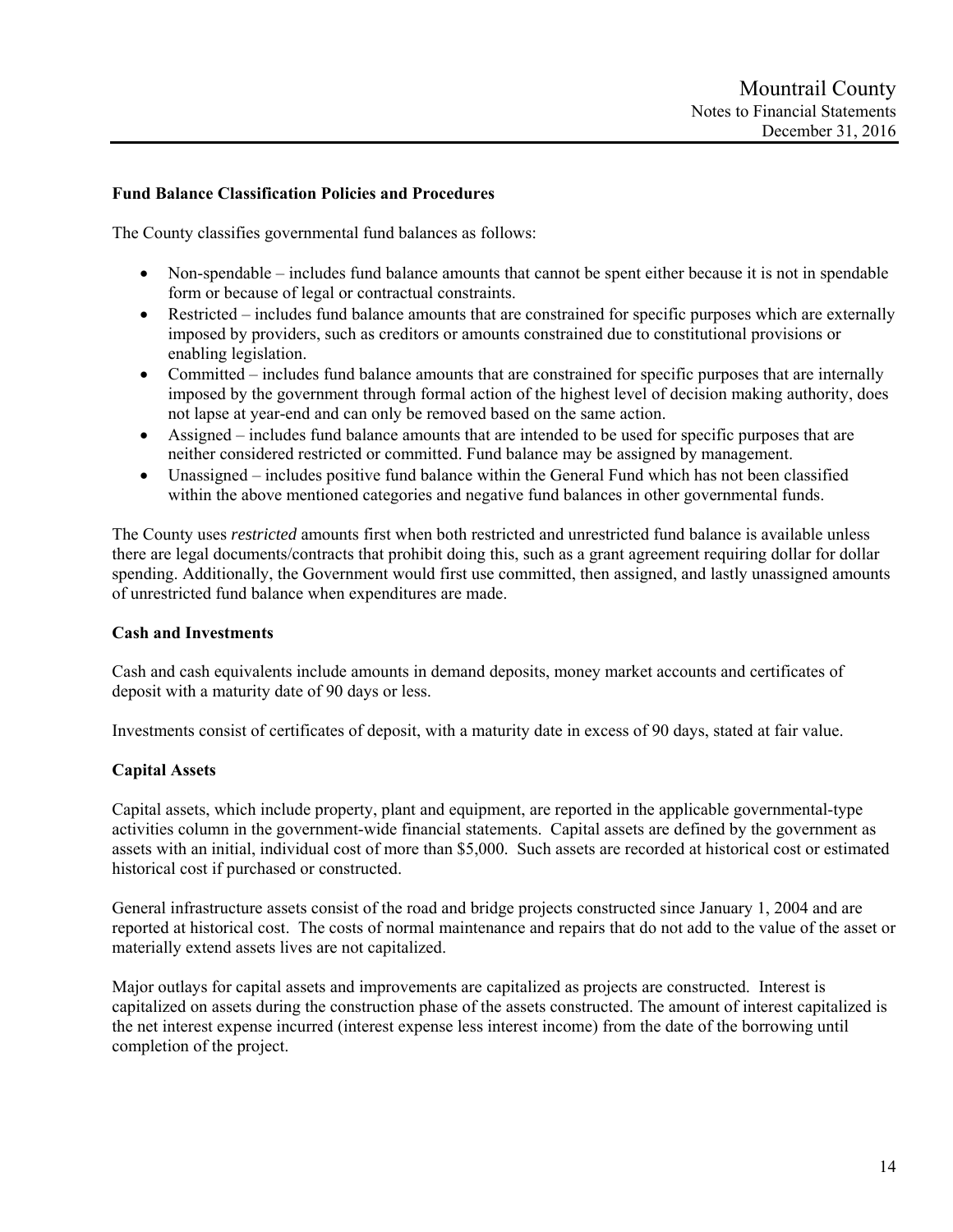Capital assets are depreciated using the straight-line method over the following estimated useful lives:

| <b>Assets</b>                      | Years                 |
|------------------------------------|-----------------------|
| Infrastructure<br><b>Buildings</b> | $25 - 50$<br>$5 - 75$ |
| Machinery and equipment            | $3 - 30$              |

# **Interfund Transactions**

In the governmental fund statements, transactions that constitute reimbursements to a fund for expenditures initially made from it that are properly applicable to another fund, are recorded as expenditures in the reimbursing fund and as reductions of expenditures in the fund that is reimbursed.

All other interfund transactions, except reimbursements, are reported as transfers.

In the government-wide financial statements, interfund transactions have been eliminated.

# **Pension**

For purposes of measuring the net pension liability and pension expense, information about the fiduciary net position of the North Dakota Public Employees Retirement System (NDPERS) and additions to/deductions from NDPERS's fiduciary net position have been determined on the same basis as they are reported by NDPERS. For this purpose, benefit payments (including refunds of employee contributions) are recognized when due and payable in accordance with the benefit terms. Investments are reported at fair value. The net pension liability is not reported under the modified cash basis of accounting, but the information disclosed in the pension footnote, Note 8, is shown as additional information to the users of the financial statements.

# **Note 2 - Deposits**

In accordance with North Dakota Statues, the County maintains deposits at the depository banks designated by the governing board. All depositories are members of the Federal Reserve System.

Deposits must either be deposited with the Bank of North Dakota or in other financial institutions situated and doing business within the state. Deposits, other than with the Bank of North Dakota, must be fully insured or bonded. In lieu of a bond, a financial institution may provide a pledge of securities equal to 110% of the deposits not covered by insurance or bonds.

Authorized collateral includes bills, notes, or bonds issued by the United States government, its agencies or instrumentalities, all bonds and notes guaranteed by the United States government, Federal land bank bonds, bonds, notes, warrants, certificates of indebtedness, insured certificates of deposit, shares of investment companies registered under the Investment Companies Act of 1940, and all other forms of securities issued by the State of North Dakota, its boards, agencies or instrumentalities or by any county, city, township, school district, park district, or other political subdivision of the State of North Dakota whether payable from special revenues or supported by the full faith and credit of the issuing body and bonds issued by another state of the United States or such other securities approved by the banking board.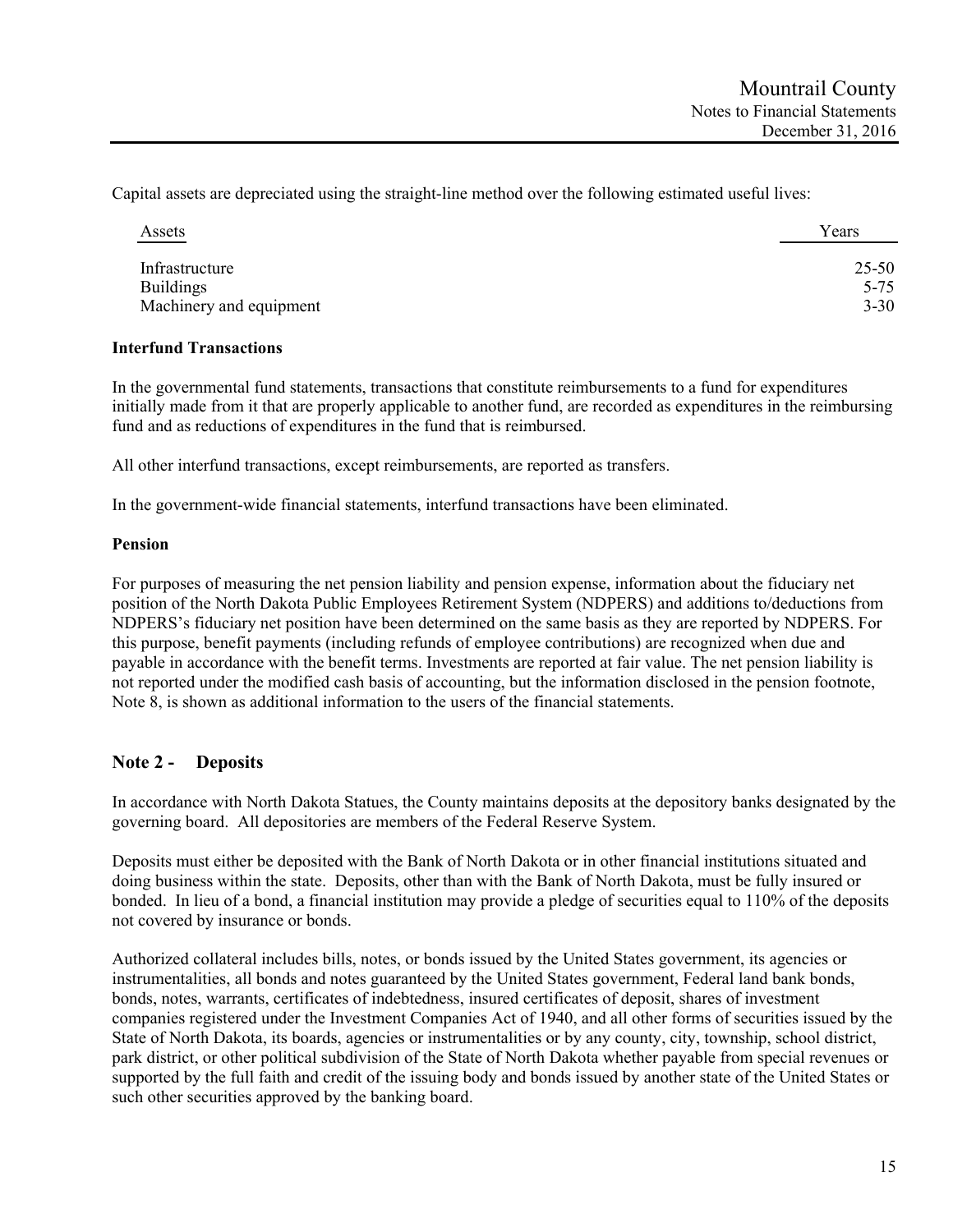At December 31, 2016 the County's carrying amount of pooled deposits was \$119,592,964, of which \$117,533,155 was County funds and \$2,059,305 was fiduciary funds. Of the bank balances, \$1,000,000 was covered by Federal Depository Insurance for the deposits held at four separate financial institutions. The remaining balance was collateralized with securities held by the pledging financial institution's agent in the government's name.

At December 31, 2016, Mountrail County Water Resource Board, a discretely presented component unit of Mountrail County, had a carrying amount of deposits of \$145,175, all of which is covered by Federal Depository Insurance.

Interest Rate Risk – The County does not have a formal investment policy that limits investments as a means of managing its exposure to fair value losses arising from changing interest rates. The following shows the investments by type, amount and duration at December 31, 2016:

|                                     | N/A           | Less Than<br>Year | 1-5 Years                           | Total                    |
|-------------------------------------|---------------|-------------------|-------------------------------------|--------------------------|
| Certificates of Deposit<br>Deposits | 111,258,549   | 6,061,309<br>-    | 213,297<br>$\overline{\phantom{0}}$ | 6,274,606<br>111,258,549 |
|                                     | \$111,258,549 | 6,061,309         | 213,297                             | <u>117,533,155</u>       |

Deposits of the Mountrail County Water Resource Board, a discretely presented component unit of Mountrail County, were certificates of deposit that mature in less than one year in the amount of \$16,578 and deposits in the amount of \$128,597.

# **Credit Risk**

The County may invest idle funds as authorized in North Dakota Statutes, as follows:

- a) Bonds, treasury bills and notes, or other securities that are a direct obligation insured or guaranteed by, the treasury of the United States, or its agencies, instrumentalities, or organizations created by an Act of Congress.
- b) Securities sold under agreements to repurchase written by a financial institution in which the underlying securities for the agreement to repurchase are the type listed above.
- c) Certificates of Deposit fully insured by the federal deposit insurance corporation.
- d) Obligations of the state.

# **Concentration of Credit Risk**

The County does not have a limit on the amount the County may invest in any one issuer.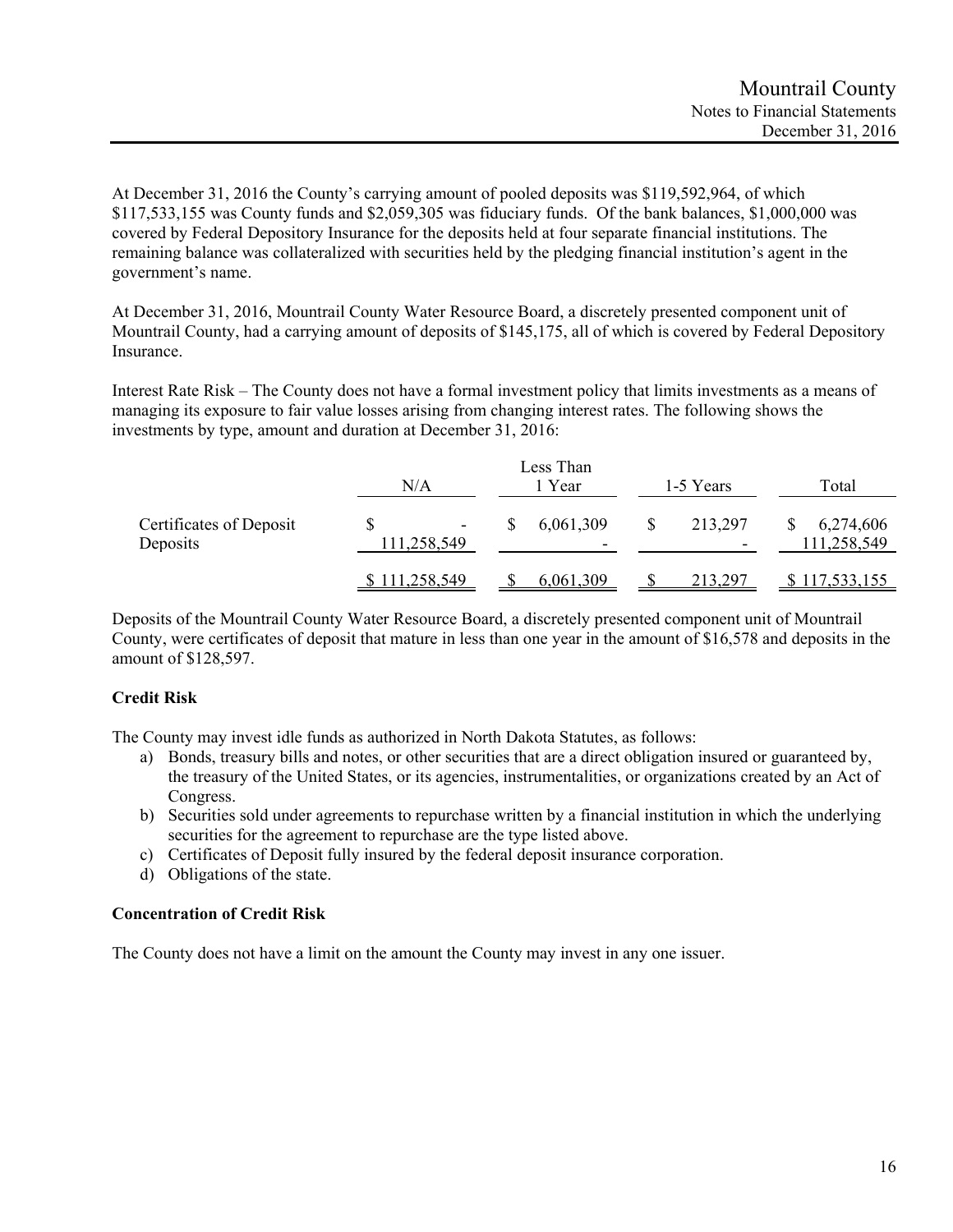# **Note 3 - Taxes Revenue**

The County treasurer acts as an agent to collect property taxes levied in the County for all taxing authorities. Any material collections are distributed after the end of the month.

Property taxes are levied as of January 1. The property taxes attach as an enforceable lien on property on January 1. The tax levy may be paid in two installments: the first installment includes one-half of the real estate taxes and all the special assessments; the second installment is the balance of the real estate taxes. The first installment is due by March 1 and the second installment is due by October 15. A 5% discount is allowed if all taxes and special assessments are paid by February 15. After the due dates, the bill becomes delinquent and penalties are assessed.

Most property owners choose to pay property taxes and special assessments in a single payment on or before February 15 and receive the 5% discount on the property taxes.

# **Note 4 - Capital Assets**

The following is a summary of changes in capital assets for the year ended December 31, 2016:

| Governmental Activities              | Balance<br>January 1 | <b>Increases</b> | Decreases       | Balance<br>December 31 |
|--------------------------------------|----------------------|------------------|-----------------|------------------------|
|                                      |                      |                  |                 |                        |
| Capital assets not being depreciated |                      |                  |                 |                        |
| Land                                 | \$<br>1,131,291      | \$<br>594,866    | \$              | 1,726,157<br>S         |
| Construction in progress             | 89,824,604           | 34,516,339       | 48,905,321      | 75,435,622             |
|                                      | 90,955,895           | 35, 111, 205     | 48,905,321      | 77,161,779             |
| Capital assets being depreciated     |                      |                  |                 |                        |
| <b>Buildings</b>                     | 10,750,654           |                  |                 | 10,750,654             |
| Infrastructure                       | 57,269,915           | 48,310,455       |                 | 105,580,370            |
| Machinery and equipment              | 11,587,221           | 1,569,850        | 1,072,949       | 12,084,122             |
| Total capital assets, being          |                      |                  |                 |                        |
| depreciated                          | 79,607,790           | 49,880,305       | 1,072,949       | 128,415,146            |
| Less accumulated depreciation for    |                      |                  |                 |                        |
| <b>Buildings</b>                     | 885,036              | 75,132           |                 | 960,168                |
| Infrastructure                       | 5,355,429            | 3,205,038        |                 | 8,560,467              |
| Machinery and equipment              | 3,763,686            | 1,023,695        | 521,305         | 4,266,076              |
| Total accumulated                    |                      |                  |                 |                        |
| depreciation                         | 10,004,151           | 4,303,865        | 521,305         | 13,786,711             |
| Total capital assets being           |                      |                  |                 |                        |
| depreciated, net                     | 69,603,639           | 45,576,440       | 551,644         | 114,628,435            |
| Governmental activities -            |                      |                  |                 |                        |
| capital assets, net                  | 160,559,534          | 80,687,645<br>-S | 49,456,965<br>S | \$191,790,214          |
|                                      |                      |                  |                 |                        |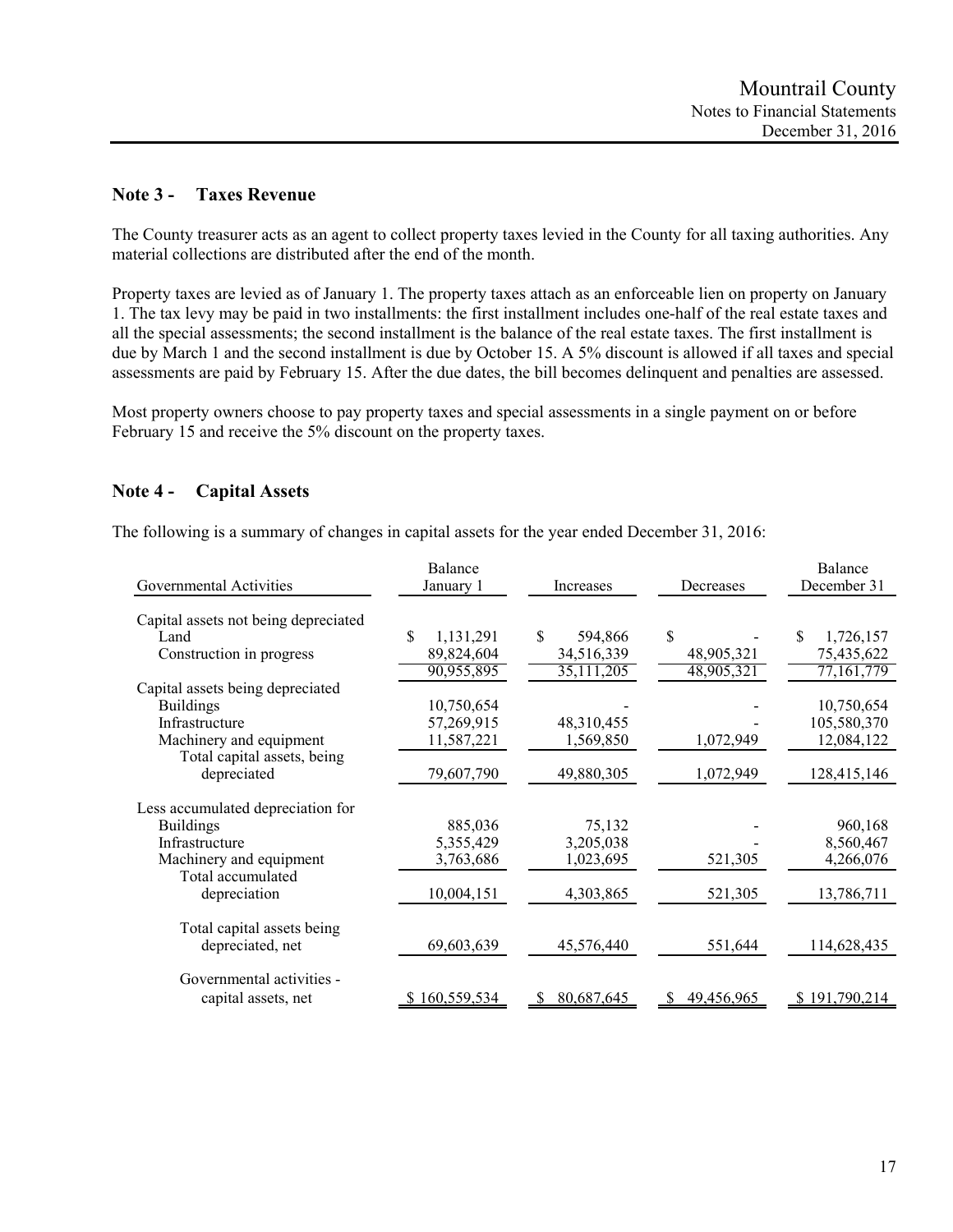Depreciation expense was charged to functions/programs of the County as follows:

| Governmental Activities                                     |                      |  |
|-------------------------------------------------------------|----------------------|--|
| General government                                          | 99,155               |  |
| Public safety<br>Highways                                   | 166,303<br>3,967,729 |  |
| Culture and recreation<br>Conservation of natural resources | 36,971<br>33,707     |  |
| Total depreciation expense -<br>governmental activities     | 4,303,865            |  |

# **Note 5 - Component Unit – Mountrail County Water Resource Board**

The following is a summary of changes in capital assets for the component unit for the year ended December 31, 2016:

| Water Resource Board                                         | Balance<br>January 1 |         | Increases |          | Decreases |  | Balance<br>December 31 |         |
|--------------------------------------------------------------|----------------------|---------|-----------|----------|-----------|--|------------------------|---------|
| Capital assets not being depreciated<br>Land                 | \$                   | 6,648   | S         |          | S         |  |                        | 6,648   |
| Capital assets being depreciated<br>Machinery and equipment  |                      | 109,414 |           | 1,000    |           |  |                        | 110,414 |
| Less accumulated depreciation for<br>Machinery and equipment |                      | 12,519  |           | 6,593    |           |  |                        | 19,112  |
| Total capital assets being<br>depreciated, net               |                      | 96,895  |           | (5,593)  |           |  |                        | 91,302  |
| Water resource board -<br>capital assets, net                |                      | 103,543 |           | (5, 593) | \$        |  |                        | 97,950  |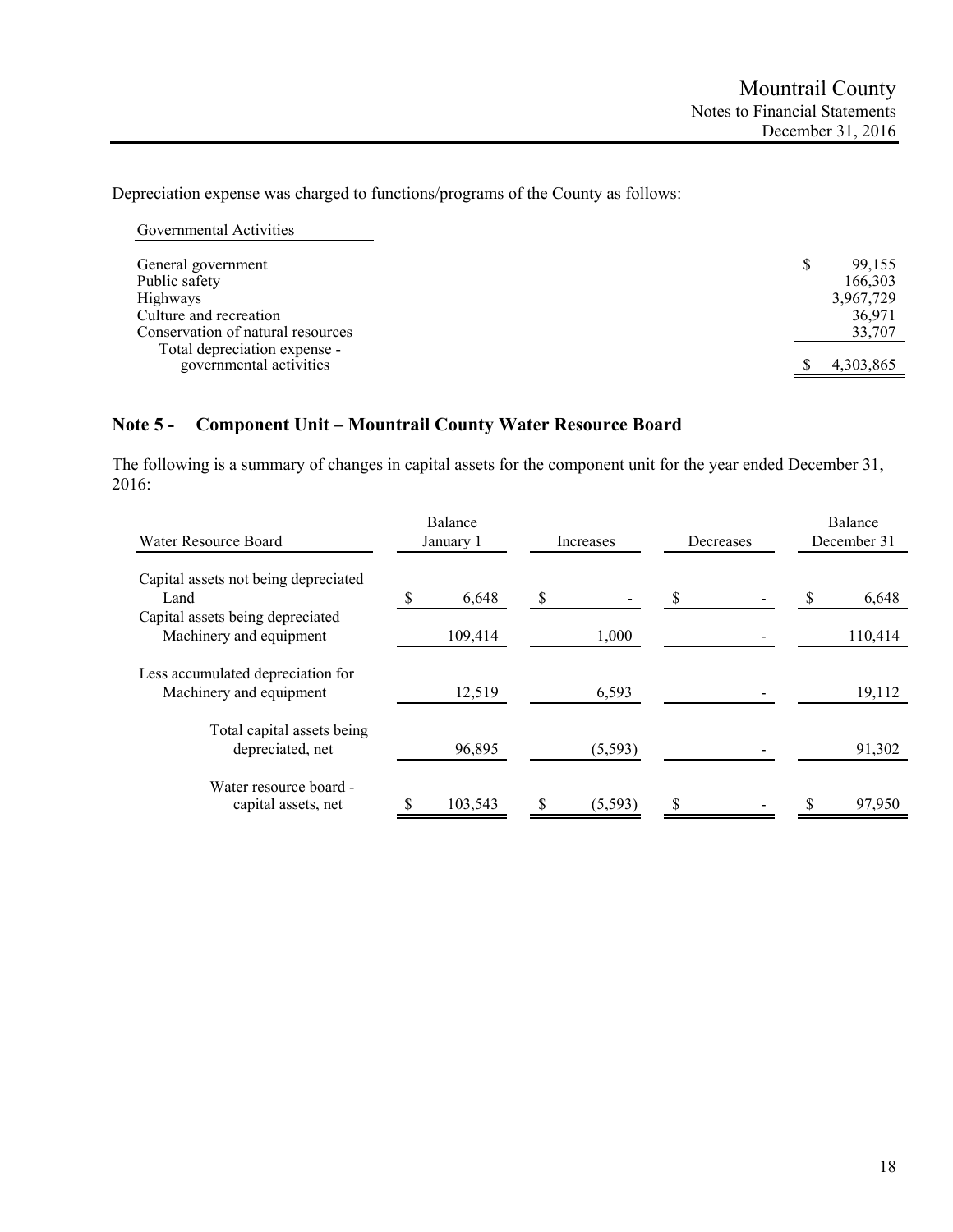# **Note 6 - Long-Term Liabilities**

Changes in long-term liabilities – During the year ended December 31, 2016, the following changes occurred in liabilities reported as long-term debt:

|                             | Balance<br>Januarv | Increases    | Decreases | <b>Balance</b><br>December 31 | Due Within<br>One Year |
|-----------------------------|--------------------|--------------|-----------|-------------------------------|------------------------|
| Certificate of indebtedness | $\sim$             | \$17,673,467 | 9.414     | \$17,664,053                  | 1.467.769              |

Outstanding debt at December 31, 2016 consists of the following issues:

#### **Certificate of Indebtedness**

\$17,673,467 Certificate of Indebtedness Series 2015 - due in semi-annual installments of \$2,039,536 through April 15, 2027; variable interest rate (1.75% at December 31, 2016), liquidated out of the Debt Service Fund \$ 17,664,053

Debt service requirements on long-term debt at December 31, 2016 are as follows:

| Year Ending                                       |                                                                                  | Certificate of Indebtedness |                                                                |  |
|---------------------------------------------------|----------------------------------------------------------------------------------|-----------------------------|----------------------------------------------------------------|--|
| December 31                                       | Principal                                                                        |                             | Interest                                                       |  |
| 2017<br>2018<br>2019<br>2020<br>2021<br>2022-2026 | \$<br>1,467,769<br>1,608,564<br>1,652,805<br>1,698,262<br>1,744,970<br>8,495,775 | <sup>\$</sup>               | 571,767<br>430,972<br>386,731<br>341,274<br>294,566<br>717,426 |  |
| 2027                                              | 975,908                                                                          |                             | 8,570                                                          |  |
|                                                   | \$17,644,053                                                                     |                             | 2,751,306                                                      |  |

#### **Note 7 - Related Organization**

Mountrail County is also responsible for levying a property tax for the Historical Society, Job Authority and Senior Citizens, but the County's accountability for these entities does not extend beyond levying the tax. In 2016, the County remitted \$7,514, \$28,737 and \$106,448 to the Historical Society, Job Authority and Senior Citizens, respectively.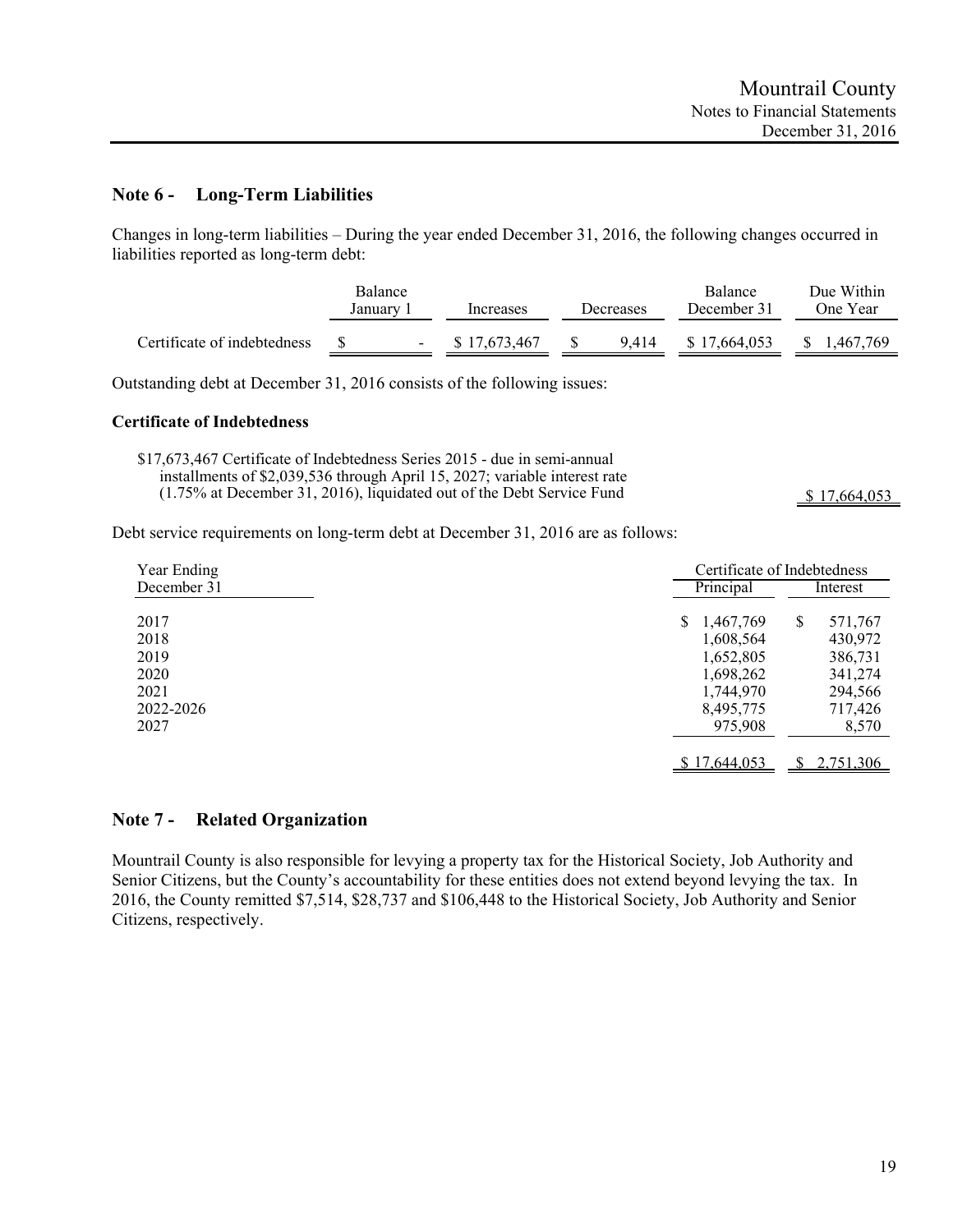# **Note 8 - Pension Plan**

# **North Dakota Public Employees Retirement System (Main System)**

The following brief description of NDPERS is provided for general information purposes only. Participants should refer to NDCC Chapter 54-52 for more complete information.

NDPERS is a cost-sharing multiple-employer defined benefit pension plan that covers substantially all employees of the State of North Dakota, its agencies and various participating political subdivisions. NDPERS provides for pension, death and disability benefits. The cost to administer the plan is financed through the contributions and investment earnings of the plan.

Responsibility for administration of the NDPERS defined benefit pension plan is assigned to a Board comprised of seven members. The Board consists of a Chairman, who is appointed by the Governor; one member appointed by the Attorney General; one member appointed by the State Health Officer; three members elected by the active membership of the NDPERS system; and one member elected by the retired public employees. Effective July 1, 2015, the board was expanded to include two members of the legislative assembly appointed by the chairman of the legislative management.

# **Pension Benefits**

Benefits are set by statute. NDPERS has no provisions or policies with respect to automatic and ad hoc postretirement benefit increases. Member of the Main System are entitled to unreduced monthly pension benefits beginning when the sum of age and years of credited service equal or exceed 85 (Rule of 85), or at normal retirement age (65). For members hired on or after January 1, 2016 the Rule of 85 will be replaced with the Rule of 90 with a minimum age of 60. The monthly pension benefit is equal to 2.00% of their average monthly salary, using the highest 36 months out of the last 180 months of service, for each year of service. The plan permits early retirement at ages 55-64 with three or more years of service.

Members may elect to receive the pension benefits in the form of a single life, joint and survivor, term-certain annuity, or partial lump sum with ongoing annuity. Members may elect to receive the value of their accumulated contributions, plus interest, as a lump sum distribution upon retirement or termination, or they may elect to receive their benefits in the form of an annuity. For each member electing an annuity, total payment will not be less than the members' accumulated contributions plus interest.

# **Death and Disability Benefits**

Death and disability benefits are set by statute. If an active member dies with less than three years of service for the Main System, a death benefit equal to the value of the member's accumulated contributions, plus interest, is paid to the member's beneficiary. If the member has earned more than three years of credited service for the Main System, the surviving spouse will be entitled to a single payment refund, life-time monthly payments in an amount equal to 50% of the member's accrued normal retirement benefit, or monthly payments in an amount equal to the member's accrued 100% Joint and Survivor retirement benefit if the member had reached normal retirement age prior to date of death. If the surviving spouse dies before the member's accumulated pension benefits are paid, the balance will be payable to the surviving spouse's designated beneficiary.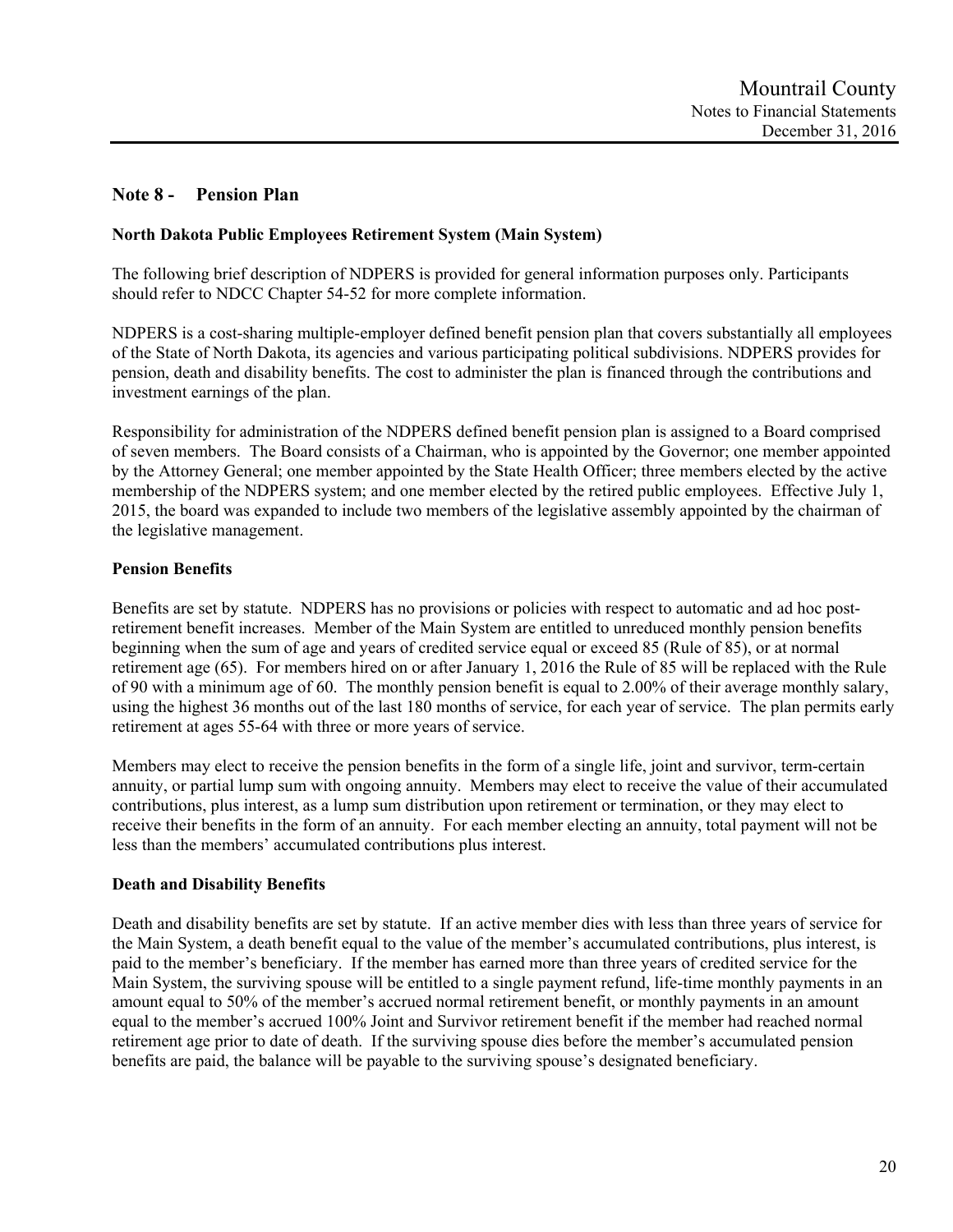Eligible members who become totally disabled after a minimum of 180 days of service, receive monthly disability benefits equal to 25% of their final average salary with a minimum benefit of \$100. To qualify under this section, the member has to become disabled during the period of eligible employment and apply for benefits within one year of termination. The definition for disabled is set by the NDPERS in the North Dakota Administrative Code.

# **Refunds of Member Account Balance**

Upon termination, if a member of the Main System is not vested (is not 65 or does not have three years of service), they will receive the accumulated member contributions and vested employer contributions, plus interest, or may elect to receive this amount at a later date. If the member has vested, they have the option of applying for a refund or can remain as a terminated vested participant. If a member terminated and withdrew their accumulated member contribution and is subsequently reemployed, they have the option of repurchasing their previous service.

# **Member and Employer Contributions**

Member and employer contributions paid to NDPERS are set by statute and are established as a percent of salaries and wages. Member contribution rates are 7% and employer contribution rates are 7.12% of covered compensation.

The member's account balance includes the vested employer contributions equal to the member's contributions to an eligible deferred compensation plan. The minimum member contribution is \$25 and the maximum may not exceed the following:

1 to 12 months of service – Greater of one percent of monthly salary or \$25

13 to 24 months of service – Greater of two percent of monthly salary or \$25

25 to 36 months of service – Greater of three percent of monthly salary or \$25

Longer than 36 months of service – Greater of four percent of monthly salary or \$25

# **Net Pension Liability**

At December 31, 2016, the Employer's proportionate share of the net pension liability \$3,677,021. The net pension liability was measured as of July 1, 2015, and the total pension liability used to calculate the net pension liability was determined by an actuarial valuation as of that date. The Employer's proportion of the net pension liability was based on the Employer's share of covered payroll in the Main System pension plan relative to the covered payroll of all participating Main System employers. At July 1, 2015, the Employer's proportion was 0.540752 percent. The Employer's proportionate share of the net pension liability is not reported in financial statements shown under the modified cash basis of accounting.

# **Actuarial Assumptions**

The total pension liability in the July 1, 2015 actuarial valuation was determined using the following actuarial assumptions, applied to all periods included in the measurement:

| Inflation                         | 3.50%                              |
|-----------------------------------|------------------------------------|
| Salary Increases (Payroll Growth) | 4.50% per annum for Main System    |
| Investment Rate of Return         | 8.00%, net of investment expenses, |
|                                   | including inflation                |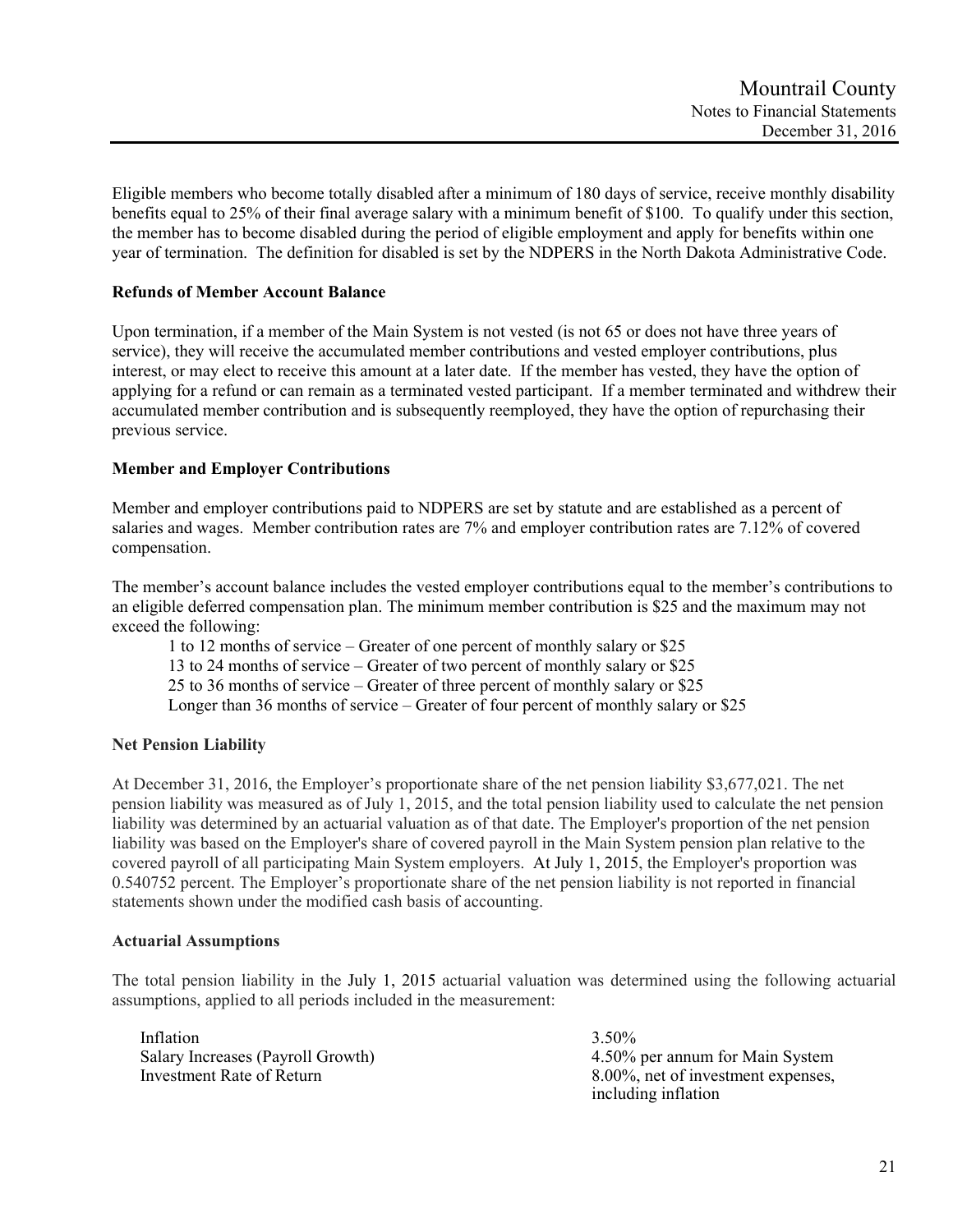For active members, inactive members and healthy retirees, mortality rates were based on the RP-2000 Combined Healthy Mortality Table set back two years for males and three years for females, projected generationally using the SSA 2014 Intermediate Cost scale from 2014. For disabled retirees, mortality rates were based on the RP-2000 Disabled Mortality Table set back one year for males (no setback for females) multiplied by 125%.

The actuarial assumptions used were based on the results of an actuarial experience study completed in 2015. They are the same as the assumptions used in the July 1, 2015, funding actuarial valuation for NDPERS.

As a result of the 2015 actuarial experience study, the NDPERS Board adopted several changes to the actuarial assumptions effective July 1, 2015. This includes changes to the mortality tables, disability incidence rates, retirement rates, administrative expenses, salary scale, and percent married assumption.

The long-term expected rate of return on pension plan investments was determined using a building-block method in which best-estimate ranges of expected future real rates of return (expected returns, net of pension plan investment expense and inflation) are developed for each major asset class. These ranges are combined to produce the long-term expected rate of return by weighting the expected future real rates of return by the target asset allocation percentage and by adding expected inflation. Best estimates of arithmetic real rates of return for each major asset class included in the Fund's target asset allocation are summarized in the following table:

| Asset Class                 | Target<br>Allocation | Long-Term<br><b>Expected Real</b><br>Rate of Return |
|-----------------------------|----------------------|-----------------------------------------------------|
| Domestic Equity             | 31%                  | 6.60%                                               |
| <b>International Equity</b> | 21%                  | 7.30%                                               |
| Private Equity              | $5\%$                | 10.90%                                              |
| Domestic Fixed Income       | 17%                  | 1.49%                                               |
| International Fixed Income  | $5\%$                | $-0.45%$                                            |
| Global Real Assets          | 20%                  | 5.24%                                               |
| Cash Equivalents            | $1\%$                | $0.00\%$                                            |

# **Discount Rate**

The discount rate used to measure the total pension liability was 8 percent as of June 30, 2015. The projection of cash flows used to determine the discount rate assumes that member and employer contributions will be made at rates equal to those based on the July 1, 2015, Actuarial Valuation Report. For this purpose, only employer contributions that are intended to fund benefits of current plan members and their beneficiaries are included. Projected employer contributions that are intended to fund the service costs of future plan members and their beneficiaries, as well as projected contributions from future plan members, are not included. Based on those assumptions, the pension plan's fiduciary net position was projected to be available to make all projected future benefit payments for current plan members as of June 30, 2015. Therefore, the long-term expected rate of return on pension plan investments was applied to all periods of projected benefit payments to determine the total pension liability as of June 30, 2015.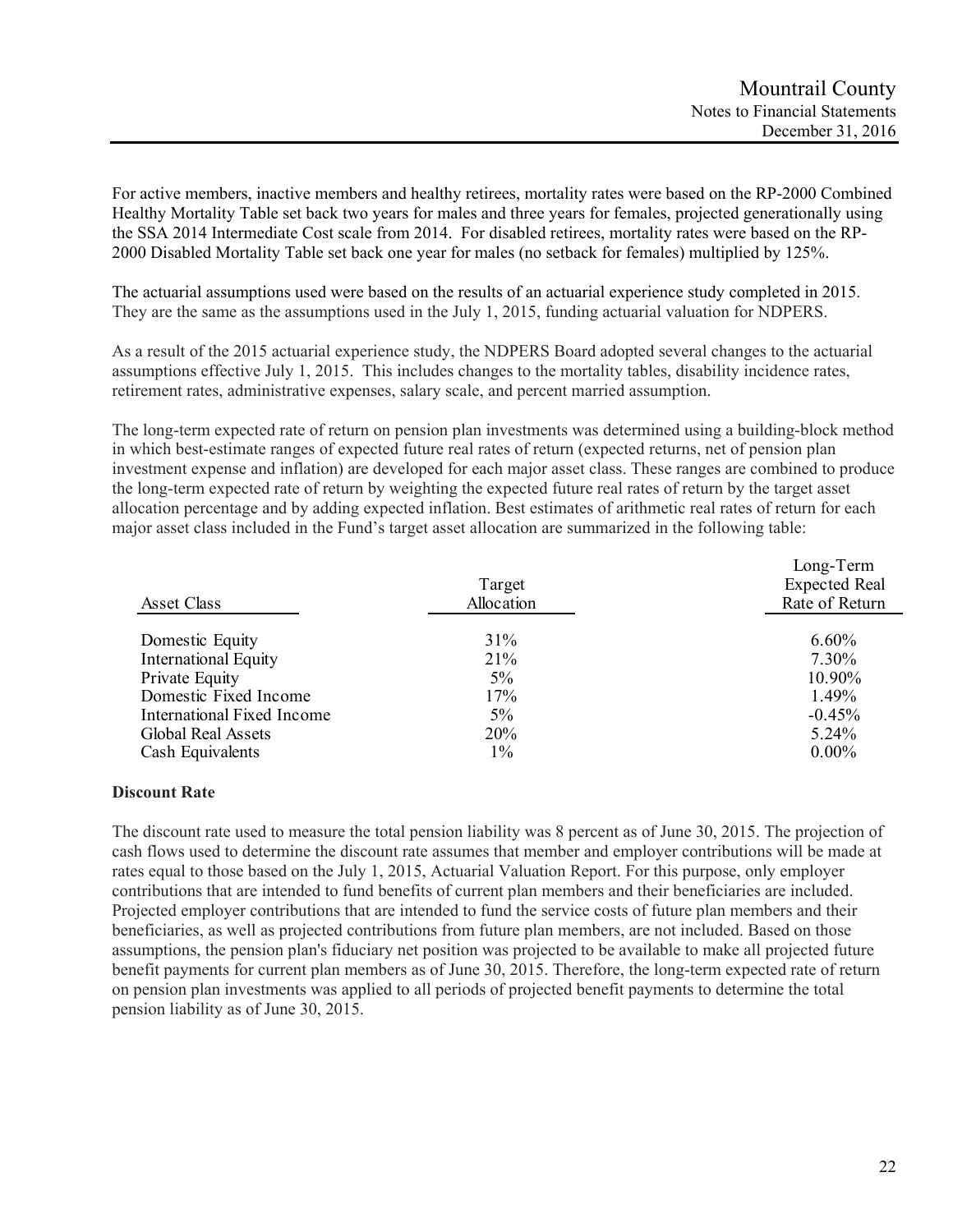# **Sensitivity of the Employer's Proportionate Share of the Net Pension Liability to Changes in the Discount Rate**

The following presents the Employer's proportionate share of the net pension liability calculated using the discount rate of 8 percent, as well as what the Employer's proportionate share of the net pension liability would be if it were calculated using a discount rate that is 1-percentage-point lower (7 percent) or 1-percentage-point higher (9 percent) than the current rate:

|                                                                        | 1% Decrease<br>in Discount<br>Rate $(7.00\%)$ |  | Discount<br>Rate $(8\%)$ |  | 1% Increase<br>in Discount<br>Rate $(9.00\%)$ |  |
|------------------------------------------------------------------------|-----------------------------------------------|--|--------------------------|--|-----------------------------------------------|--|
| County's proportionate<br>share of the NDPERS net<br>pension liability | 7,475,614                                     |  | 5,270,155                |  | 3,411,942                                     |  |

# **Pension Plan Fiduciary Net Position**

Detailed information about the pension plan's fiduciary net position is available in the separately issued NDPERS financial report.

# **Note 9 - Risk Management**

Mountrail County is exposed to various risks of loss relating to torts; theft of, damage to, and destruction of assets; errors and omissions; injuries to employees; and natural disasters.

In 1986 state agencies and political subdivisions of the State of North Dakota joined together to form the North Dakota Insurance Reserve Fund (NDIRF), a public entity risk pool currently operating as a common risk management and insurance program for the state and over 2,000 political subdivisions. Mountrail County pays an annual premium to NDIRF for its general liability, automobile, and inland marine insurance coverage. The coverage by NDIRF for automobile and general liability is limited to losses of one million dollars per occurrence. Inland marine coverage is limited to \$7,693,623.

Mountrail County also participates in the North Dakota Fire and Tornado Fund and the State Bonding Fund. Mountrail County pays an annual premium to the Fire and Tornado Fund to cover property damage to buildings and personal property. Replacement cost coverage is provided by estimating replacement cost in consultation with the Fire and Tornado Fund. The Fire and Tornado Fund is reinsured by a third party insurance carrier for losses in excess of one million dollars per occurrence during a 12 month period. The State Bonding Fund currently provides Mountrail County with blanket fidelity bond coverage in the amount of \$2,000,000 for its employees. The State Bonding Fund does not currently charge any premium for this coverage.

Mountrail County has workers compensation with the North Dakota Workforce Safety and Insurance. The County pays for the family health insurance premium for full-time employees. Part-time employees working 20 hours or more per week, the County pays 50% of their family health insurance premium.

Settled claims resulting from these risks have not exceeded insurance coverage in any of the past three years.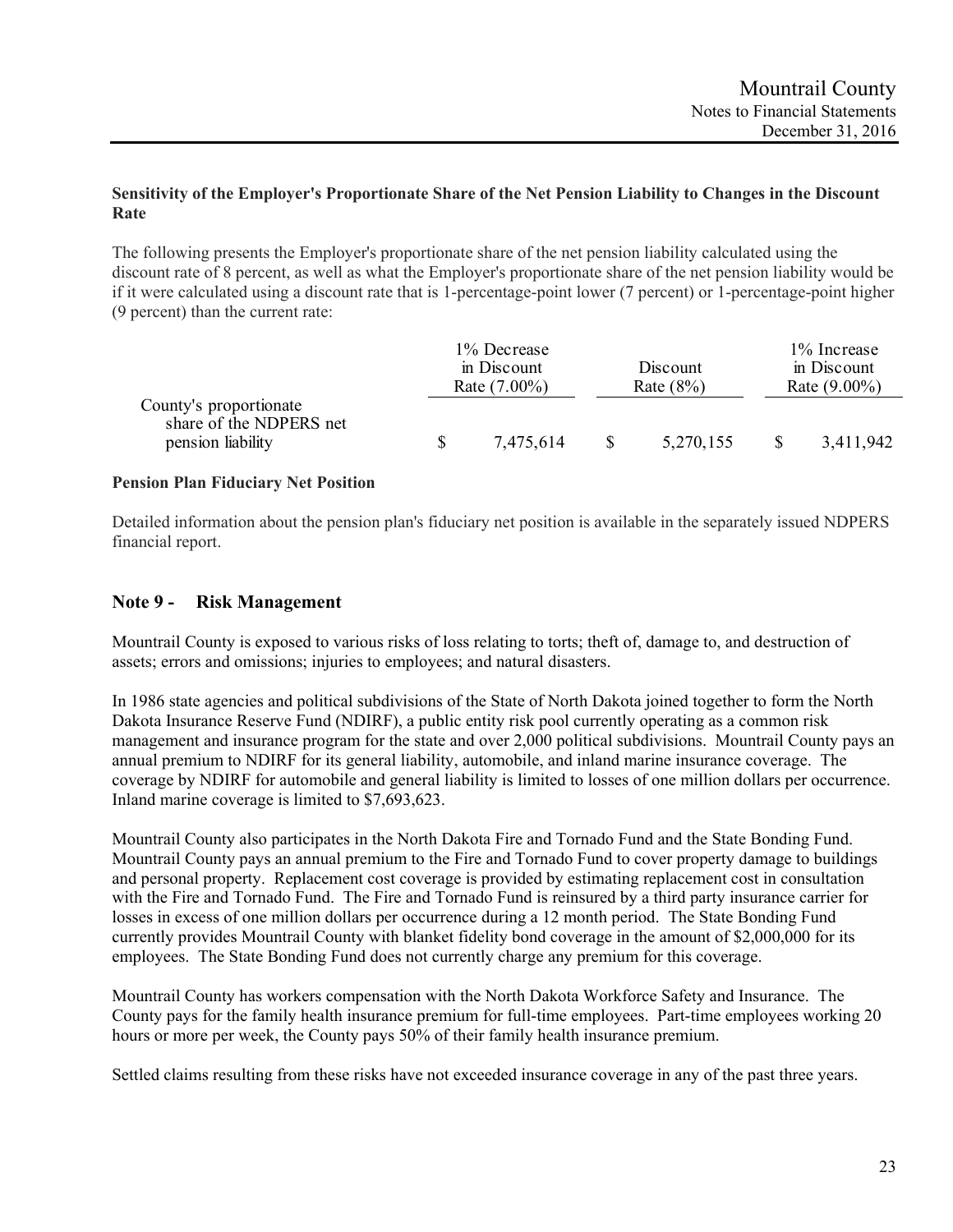# **Note 10 - Joint Ventures**

Mountrail County entered into a joint venture with Williams, Divide and McKenzie Counties for the operation of the Upper Missouri District Health Unit. Each participating county's share of the cost of operations and board member appointments is determined by the property valuation of each county.

Audited summary financial information for the year ended December 31, 2015, the most recent year audited, is as follows:

| Cash and investments<br>Other assets<br>Deferred outflows of resources | \$ | 2,203,202<br>569,902<br>100,484 |
|------------------------------------------------------------------------|----|---------------------------------|
| Total assets and deferred outflows of resources                        |    | 2,873,588                       |
|                                                                        |    |                                 |
| Total liabilities<br>Total deferred inflows of resources               | \$ | 2,251,911<br>158,283            |
| Total liabilities and deferred inflows of resources                    |    | 2,410,194                       |
| Total net position                                                     |    | 463,394                         |
| Total liabilities and net position                                     |    | 2,873,588                       |
| Total revenues                                                         | S  | 2,579,880                       |
| Total expenses                                                         |    | 2,643,966                       |
| Change in net position                                                 |    | (64,086)                        |

Complete financial information can be obtained from the Upper Missouri District Health Unit; 110 W Broadway Suite 101, Williston, ND 58801-5522.

# **Note 11 - Transfers**

The following is a reconciliation between transfers in and transfers out as reported in the basic financial statements for the year ended December 31, 2016:

| Funds                    | Transfers<br><b>In</b> | Transfers<br>Out |
|--------------------------|------------------------|------------------|
| General Fund             | S<br>49,943            | \$(21,663,579)   |
| County Road and Bridge   | 21, 141, 268           | (42, 155)        |
| Other governmental funds | 904,767                | (390, 244)       |
| Total transfers          | 22,095,978             | (22,095,978)     |

Transfers were used to move revenues from the funds that are required to collect them to funds that are allowed to expend them.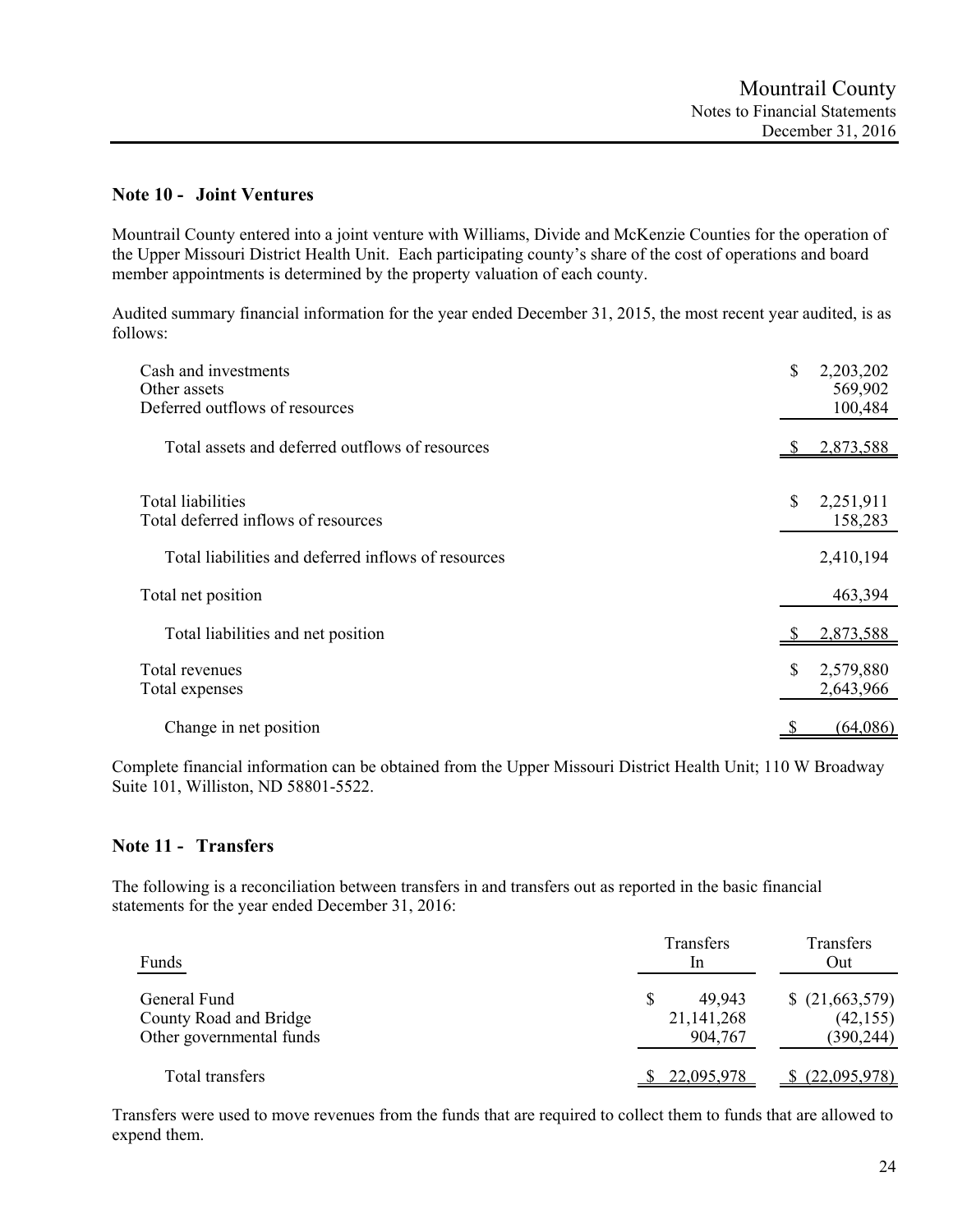# **Note 12 - Commitments and Contingencies**

#### **Construction Commitments**

As of December 31, 2016 the County had outstanding construction contracts in the amount of \$82,045,099, of which the County has paid \$75,435,622. Subsequent to year-end the County entered into construction contracts totaling \$13,242,434.

# **Litigation**

The County is a defendant in a lawsuit, filed by a former construction contractor.

# **Note 13 - Subsequent Events**

Subsequent to December 31, 2016, the County paid off the State Aid Certificate of Indebtedness Bonds, Series 2015 in full.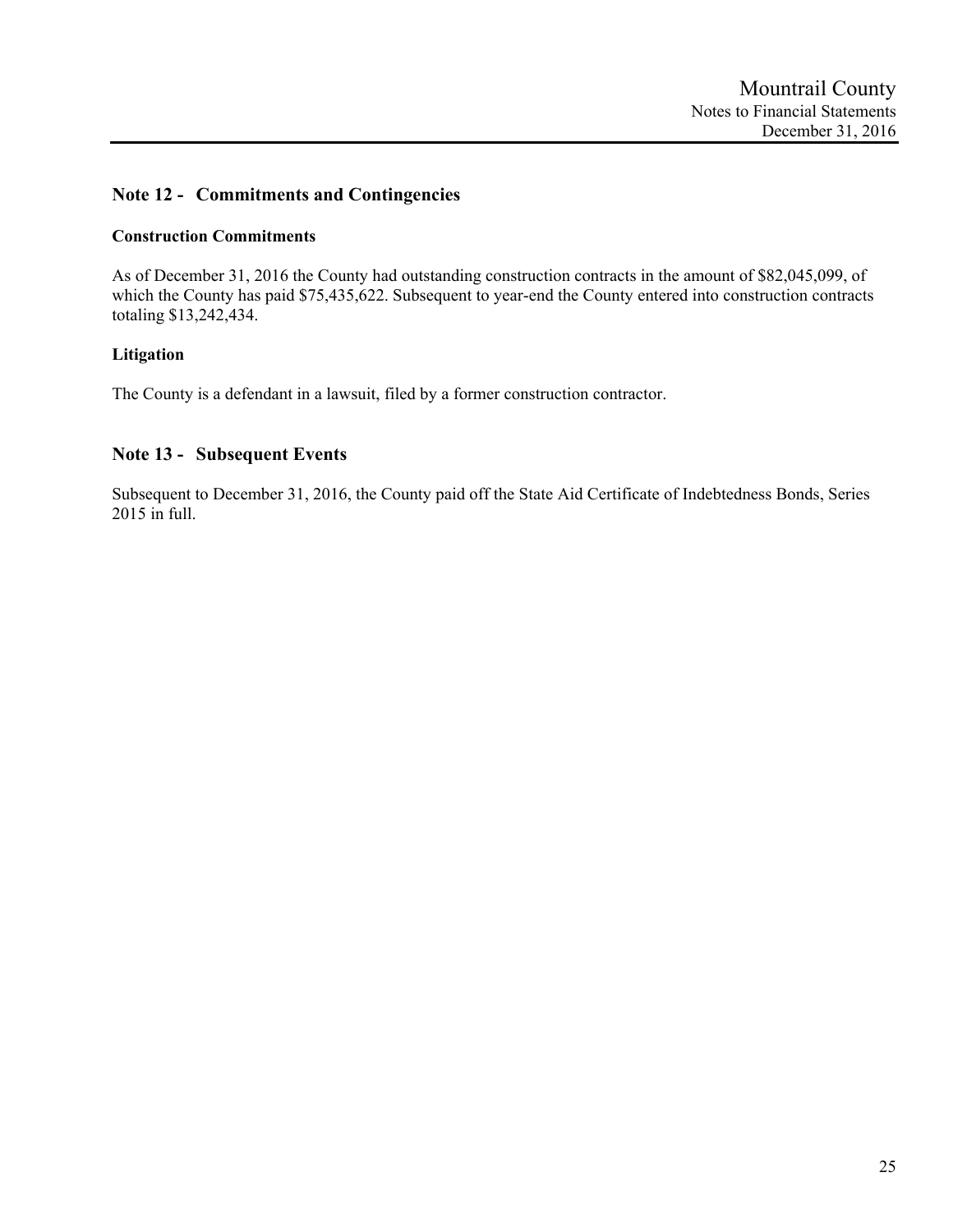

Supplementary Information December 31, 2016 Mountrail County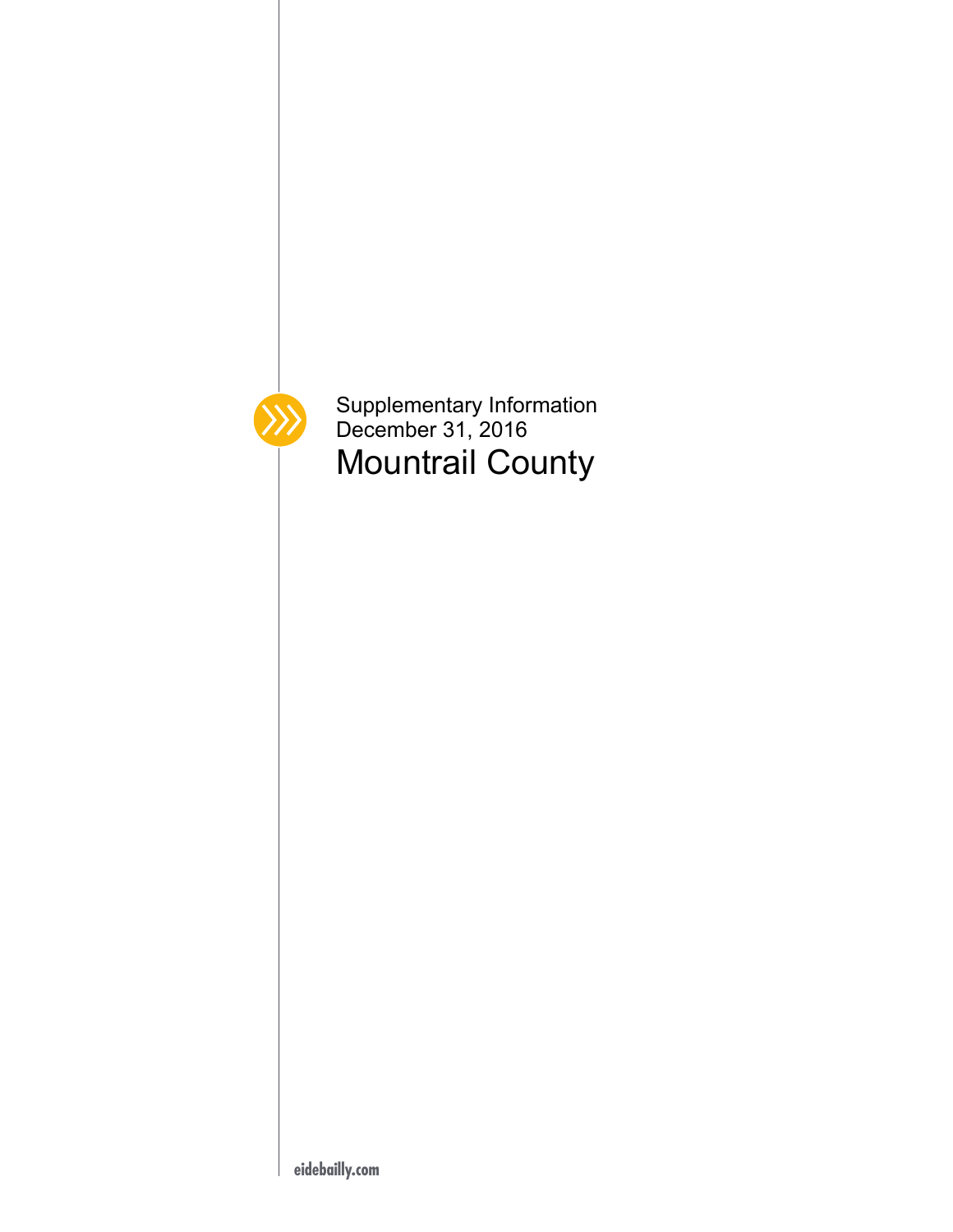# Mountrail County Budgetary Comparison Schedule – General Fund Year Ended December 31, 2016

|                                                                                                                                                                             | Original<br><b>Budget</b>                                                                                           | Final<br><b>Budget</b>                                                                                   | Actual                                                                                                        | Variance<br>With Final<br><b>Budget</b>                                                                                    |
|-----------------------------------------------------------------------------------------------------------------------------------------------------------------------------|---------------------------------------------------------------------------------------------------------------------|----------------------------------------------------------------------------------------------------------|---------------------------------------------------------------------------------------------------------------|----------------------------------------------------------------------------------------------------------------------------|
| Revenues                                                                                                                                                                    |                                                                                                                     |                                                                                                          |                                                                                                               |                                                                                                                            |
| Taxes<br>Licenses, permits and fees<br>Intergovernmental<br>Charges for services<br>Fines and forfeits<br>Interest income<br>Rent income<br>Miscellaneous<br>Total revenues | $\mathcal{S}$<br>1,878,734<br>2,270,280<br>31,130,183<br>1,237,533<br>63,000<br>100,000<br>10,553,838<br>47,233,568 | \$<br>1,878,734<br>2,270,280<br>31,130,183<br>1,237,533<br>63,000<br>100,000<br>10,553,838<br>47,233,568 | \$<br>1,904,558<br>1,640,152<br>22,495,592<br>789,480<br>77,075<br>376,448<br>85,559<br>218,950<br>27,587,814 | \$<br>25,824<br>(630, 128)<br>(8,634,591)<br>(448, 053)<br>14,075<br>276,448<br>85,559<br>(10, 334, 888)<br>(19, 645, 754) |
| Expenditures                                                                                                                                                                |                                                                                                                     |                                                                                                          |                                                                                                               |                                                                                                                            |
| Current<br>General government<br>Public safety<br>Culture and recreation<br>Economic development<br>Debt service<br>Total expenditures                                      | 38,308,276<br>4,244,330<br>409,211<br>229,248<br>43,191,065                                                         | 38,356,827<br>4,244,330<br>417,133<br>229,248<br>43,247,538                                              | 22, 262, 872<br>2,857,200<br>403,286<br>162,943<br>173,779<br>25,860,080                                      | 16,093,955<br>1,387,130<br>13,847<br>66,305<br>(173, 779)<br>17,387,458                                                    |
| Excess (Deficiency) of Revenues<br>over Expenditures                                                                                                                        | 4,042,503                                                                                                           | 3,986,030                                                                                                | 1,727,734                                                                                                     | (2, 258, 296)                                                                                                              |
| Other Financing Sources (Uses)<br>Loan proceeds<br>Transfers In<br><b>Transfers Out</b><br>Total other financing sources<br>(uses)                                          | 17,673,467<br>103,000<br>(25, 242, 250)<br>(7, 465, 783)                                                            | 17,673,467<br>103,000<br>(25, 242, 250)<br>(7, 465, 783)                                                 | 17,673,467<br>49,943<br>(21,663,579)<br>(3,940,169)                                                           | (53,057)<br>3,578,671<br>3,525,614                                                                                         |
| Net Change in Fund Balances                                                                                                                                                 | (3,423,280)                                                                                                         | (3,479,753)                                                                                              | (2,212,435)                                                                                                   | 1,267,318                                                                                                                  |
| Fund Balance - January 1                                                                                                                                                    | 41,287,907                                                                                                          | 41,287,907                                                                                               | 41,287,907                                                                                                    |                                                                                                                            |
| Fund Balance - December 31                                                                                                                                                  | 37,864,627<br>S                                                                                                     | 37,808,154<br>\$                                                                                         | \$<br>39,075,472                                                                                              | \$<br>1,267,318                                                                                                            |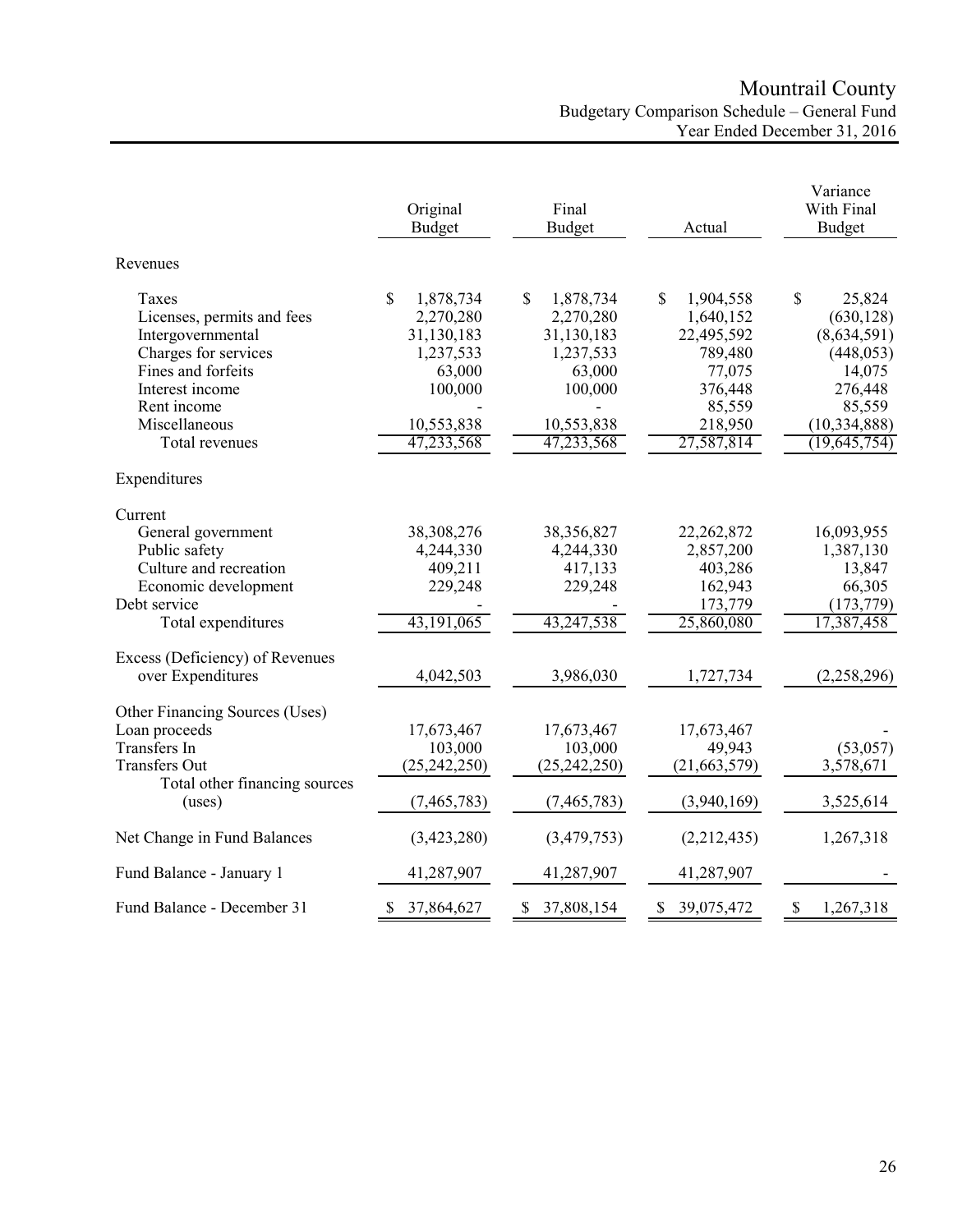Mountrail County Budgetary Comparison Schedule – County Road and Bridge Fund Year Ended December 31, 2016

|                                                                                       | Original<br>Budget                                           | Final<br><b>Budget</b>                                                 | Actual                                                                   | Variance<br>With Final<br><b>Budget</b>                               |
|---------------------------------------------------------------------------------------|--------------------------------------------------------------|------------------------------------------------------------------------|--------------------------------------------------------------------------|-----------------------------------------------------------------------|
| Revenues                                                                              |                                                              |                                                                        |                                                                          |                                                                       |
| Taxes<br>Intergovernmental<br>Charges for services<br>Miscellaneous<br>Total revenues | \$<br>565<br>13,941,592<br>182,500<br>30,000<br>14, 154, 657 | $\mathbb{S}$<br>565<br>13,941,592<br>182,500<br>30,000<br>14, 154, 657 | $\mathbb{S}$<br>31,099<br>13,483,290<br>766,261<br>553,700<br>14,834,350 | $\mathbb{S}$<br>30,534<br>(458, 302)<br>583,761<br>523,700<br>679,693 |
| Expenditures                                                                          |                                                              |                                                                        |                                                                          |                                                                       |
| Current<br>Highways                                                                   | 62,712,592                                                   | 62,712,592                                                             | 22,428,902                                                               | 40,283,690                                                            |
| Deficiency of Revenues<br>over Expenditures                                           | (48, 557, 935)                                               | (48, 557, 935)                                                         | (7, 594, 552)                                                            | 40,963,383                                                            |
| Other Financing Sources (Uses)                                                        |                                                              |                                                                        |                                                                          |                                                                       |
| Transfers In<br><b>Transfers Out</b>                                                  | 25,209,720<br>(80,000)                                       | 25,209,720<br>(80,000)                                                 | 21, 141, 268<br>(42, 155)                                                | (4,068,452)<br>37,845                                                 |
| Total other financing sources<br>(uses)                                               | 25,129,720                                                   | 25,129,720                                                             | 21,099,113                                                               | (4,030,607)                                                           |
| Net Change in Fund Balances                                                           | (23, 428, 215)                                               | (23, 428, 215)                                                         | 13,504,561                                                               | 36,932,776                                                            |
| Fund Balance - January 1                                                              | 59,889,936                                                   | 59,889,936                                                             | 59,889,936                                                               |                                                                       |
| Fund Balance - December 31                                                            | \$<br>36,461,721                                             | 36,461,721<br>\$                                                       | \$<br>73,394,497                                                         | \$<br>36,932,776                                                      |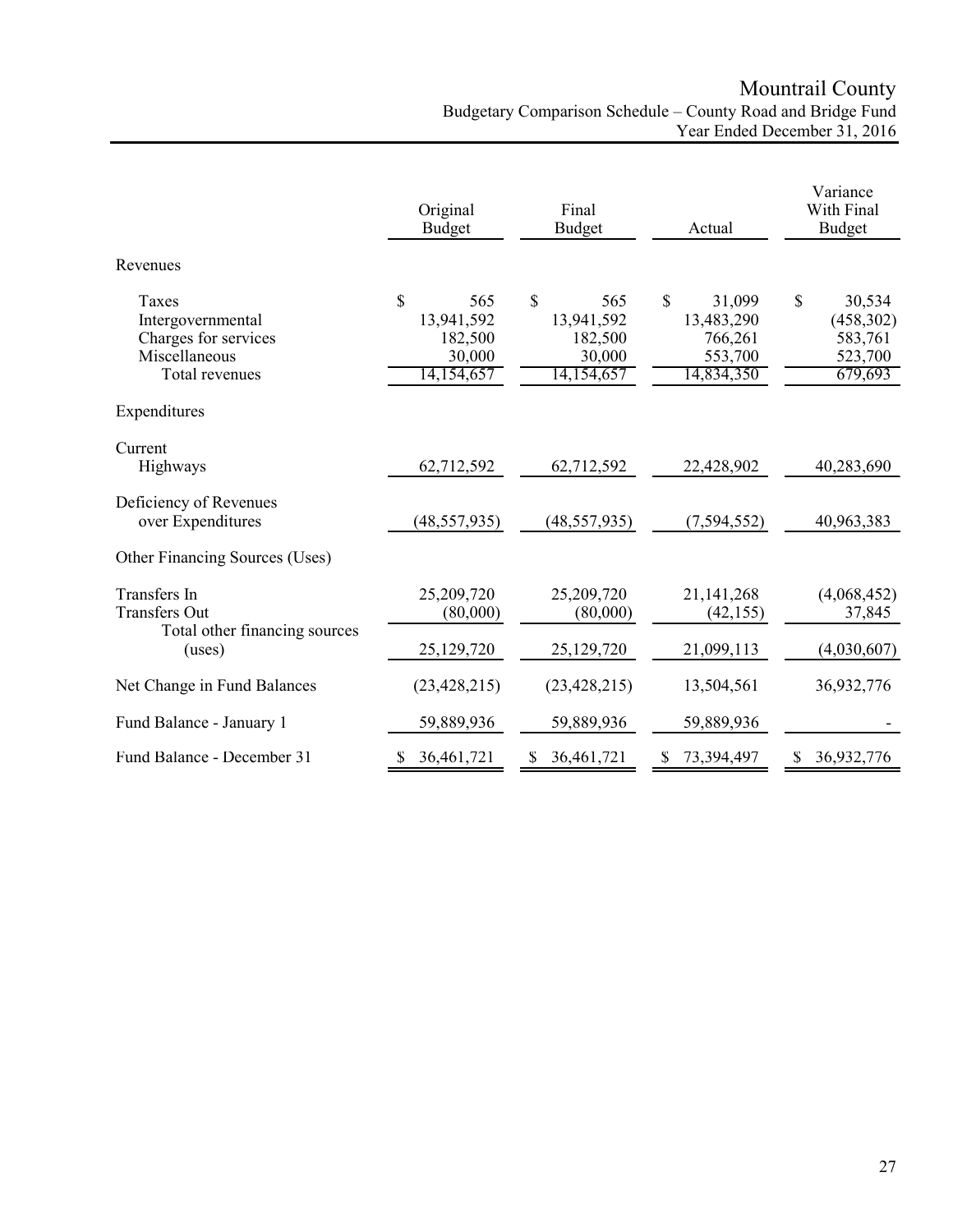Employer's

# **Schedule of Employer Share of Net Pension Liability ND Public Employees Retirement System Last 10 Fiscal Years**

|               |             |                 |                |             | Proportionate<br>Share of the |                 |
|---------------|-------------|-----------------|----------------|-------------|-------------------------------|-----------------|
|               |             |                 | Employer's     |             | Net Pension                   |                 |
|               |             | Employer's      | Proportionate  |             | Liability                     | Plan Fiduciary  |
|               |             | Proportion      | Share (Amount) |             | (Asset) as a                  | Net Position as |
|               |             | (Percentage) of | of the Net     | Employer's  | Percentage of                 | a Percentage    |
|               |             | the Net Pension | Pension        | Covered-    | its Covered-                  | of the Total    |
|               | Fiscal Year | Liability       | Liability      | Employee    | Employee                      | Pension         |
| Pension Plan  | Ending      | (Asset)         | (Asset) (a)    | Payroll (b) | Payroll (a/b)                 | Liability       |
| <b>NDPERS</b> | 6/30/2016   | 0.592772%       | 5,777,141      | 5,973,748   | 96.71%                        | 70.46%          |

# **Schedule of Employer Contributions ND Public Employees Retirement System Last 10 Fiscal Years**

|               |             |                  | Contributions in |                |                 | <b>Contributions</b> |
|---------------|-------------|------------------|------------------|----------------|-----------------|----------------------|
|               |             |                  | Relation to the  | Employer's     | as a Percentage |                      |
|               |             | Statutorily      | Statutorily      | Contribution   | Covered-        | of Covered-          |
|               | Fiscal Year | Required         | Required         | Deficiency     | Employee        | Employee             |
| Pension Plan  | Ending      | Contribution (a) | Contribution (b) | (Excess) (a-b) | Payroll (d)     | Payroll $(a/d)$      |
| <b>NDPERS</b> | 6/30/2016   | 432.489          | (421.492)        | 10.997         | 5.973.748       | $7.24\%$             |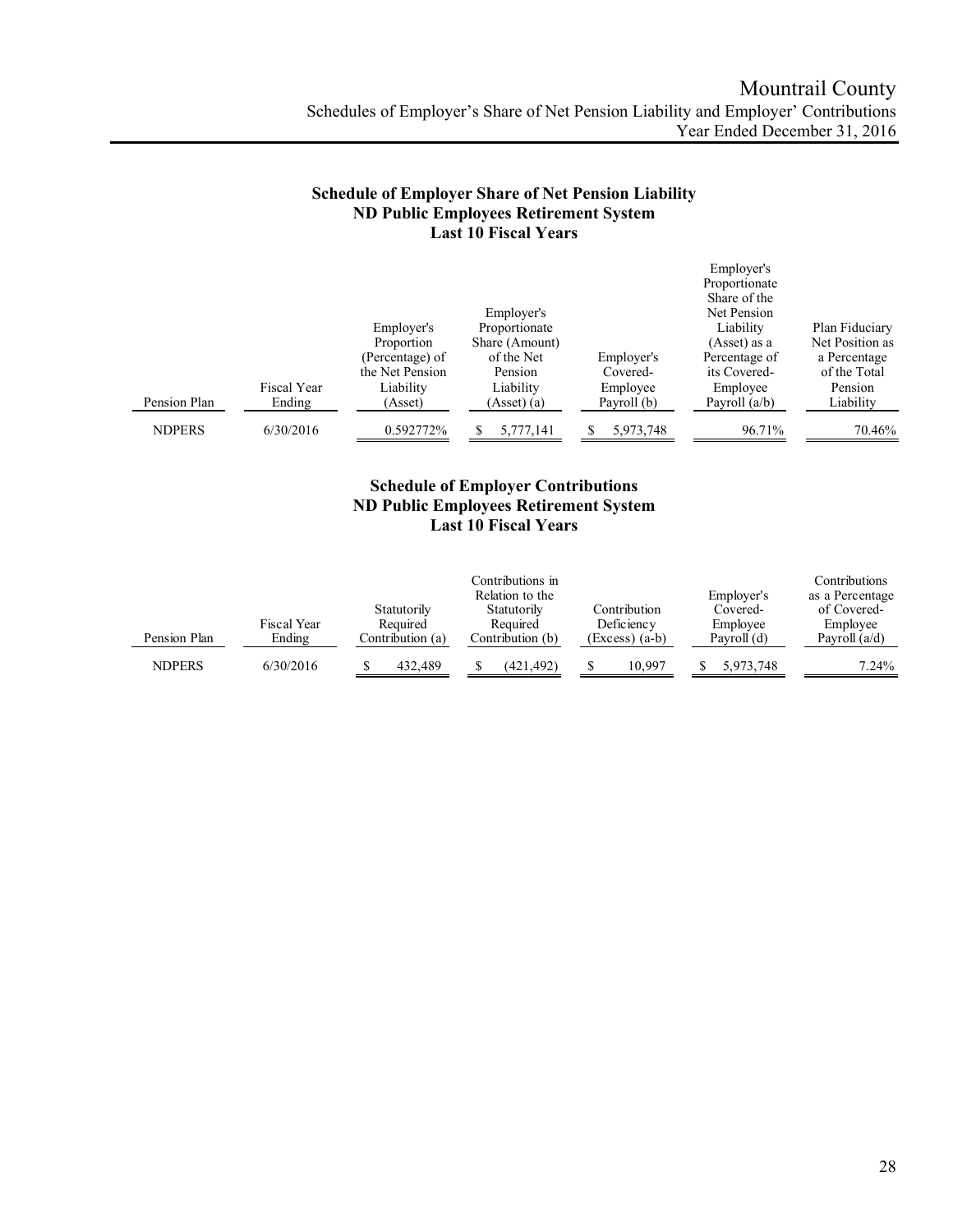# **Note 1 - Schedule of Employer Pension Liability and Contributions**

GASB Statement No. 68 requires ten years of information to be presented in these tables. However, until a full 10-year trend is compiled, Mountrail County will present information for those years for which information is available.

# **Note 2 - Changes of Assumptions**

Amounts reported reflect actuarial assumption changes effective July 1, 2015 based on the results of an actuarial experience study completed in 2015. This includes changes to the mortality tables, disability incidence rates, retirement rates, administrative expenses, salary scale, and percent married assumption.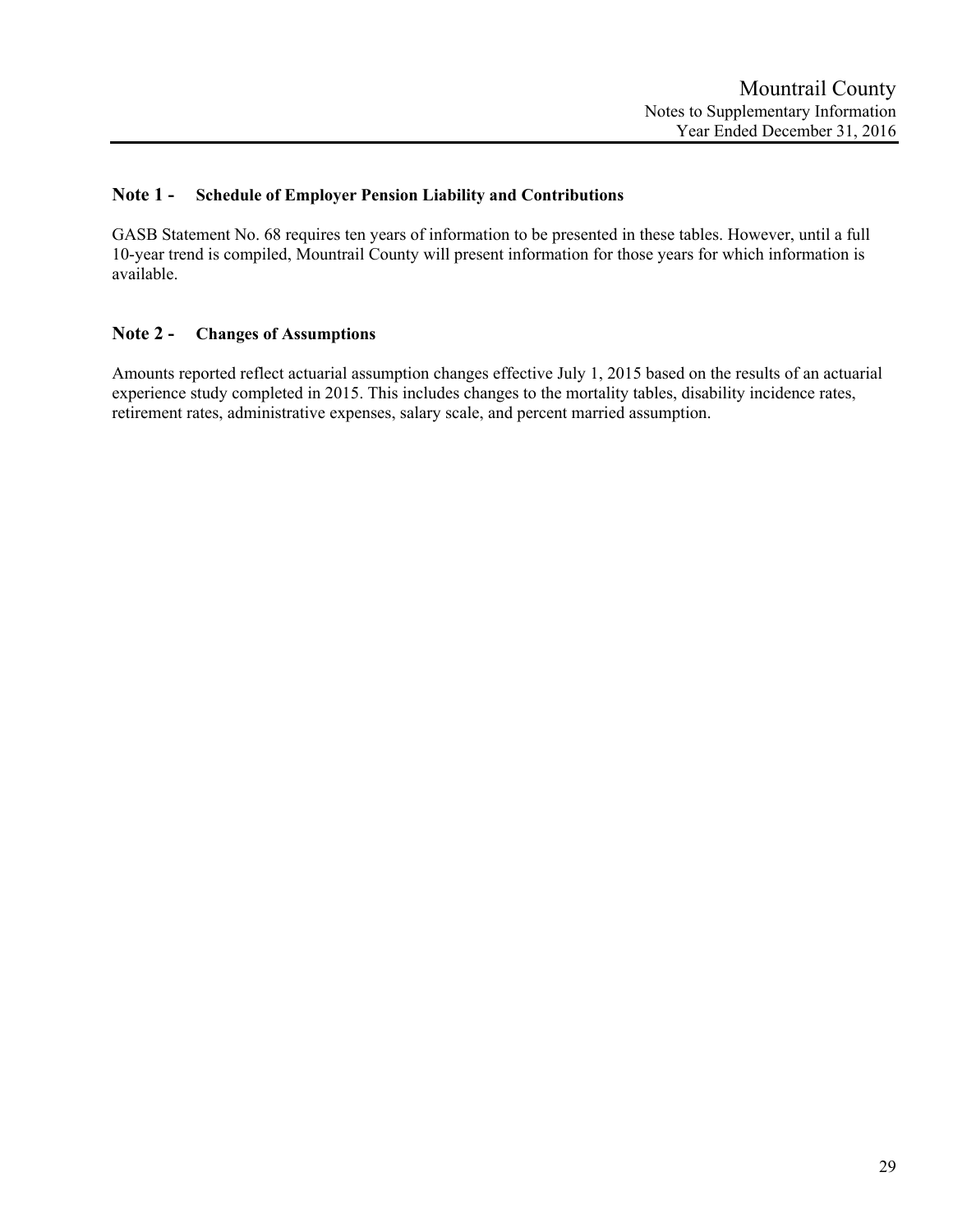

**CPAs & BUSINESS ADVISORS** 

# **Independent Auditor's Report on Internal Control over Financial Reporting and on Compliance and Other Matters Based on an Audit of Financial Statements Performed in Accordance with**  *Government Auditing Standards*

To the Board of County Commissioners Mountrail County Stanley, North Dakota

We have audited, in accordance with auditing standards generally accepted in the United States of America and the standards applicable to financial audits contained in *Government Auditing Standards*, issued by the Comptroller General of the United States, the modified cash basis financial statements of the governmental activities, the aggregate discretely presented component unit, each major fund, and the aggregate remaining fund information of Mountrail County as of and for the year ended December 31, 2016, and the related notes to the financial statements, which collectively comprise Mountrail County's basic financial statements, and have issued our report thereon dated August 22, 2018.

# **Internal Control over Financial Reporting**

In planning and performing our audit of the financial statements, we considered Mountrail County's internal control over financial reporting (internal control) to determine the audit procedures that are appropriate in the circumstances for the purpose of expressing our opinions on the financial statements, but not for the purpose of expressing an opinion on the effectiveness of Mountrail County's internal control. Accordingly, we do not express an opinion on the effectiveness of Mountrail County's internal control.

A *deficiency in internal control* exists when the design or operation of a control does not allow management or employees, in the normal course of performing their assigned functions, to prevent, or detect and correct, misstatements on a timely basis. A *material weakness* is a deficiency, or a combination of deficiencies, in internal control, such that there is a reasonable possibility that a material misstatement of the entity's financial statements will not be prevented, or detected and corrected on a timely basis. We consider the deficiency described in the accompanying schedule of audit findings as item 2016-C to be a material weakness.

Our consideration of internal control over financial reporting was for the limited purpose described in the preceding paragraph and was not designed to identify all deficiencies in internal control over financial reporting that might be material weaknesses or significant deficiencies and therefore, material weaknesses or significant deficiencies may exist that were not identified. However, as described in the accompanying schedule of audit findings, we identified certain deficiencies in internal control that we consider to be material weaknesses and significant deficiencies.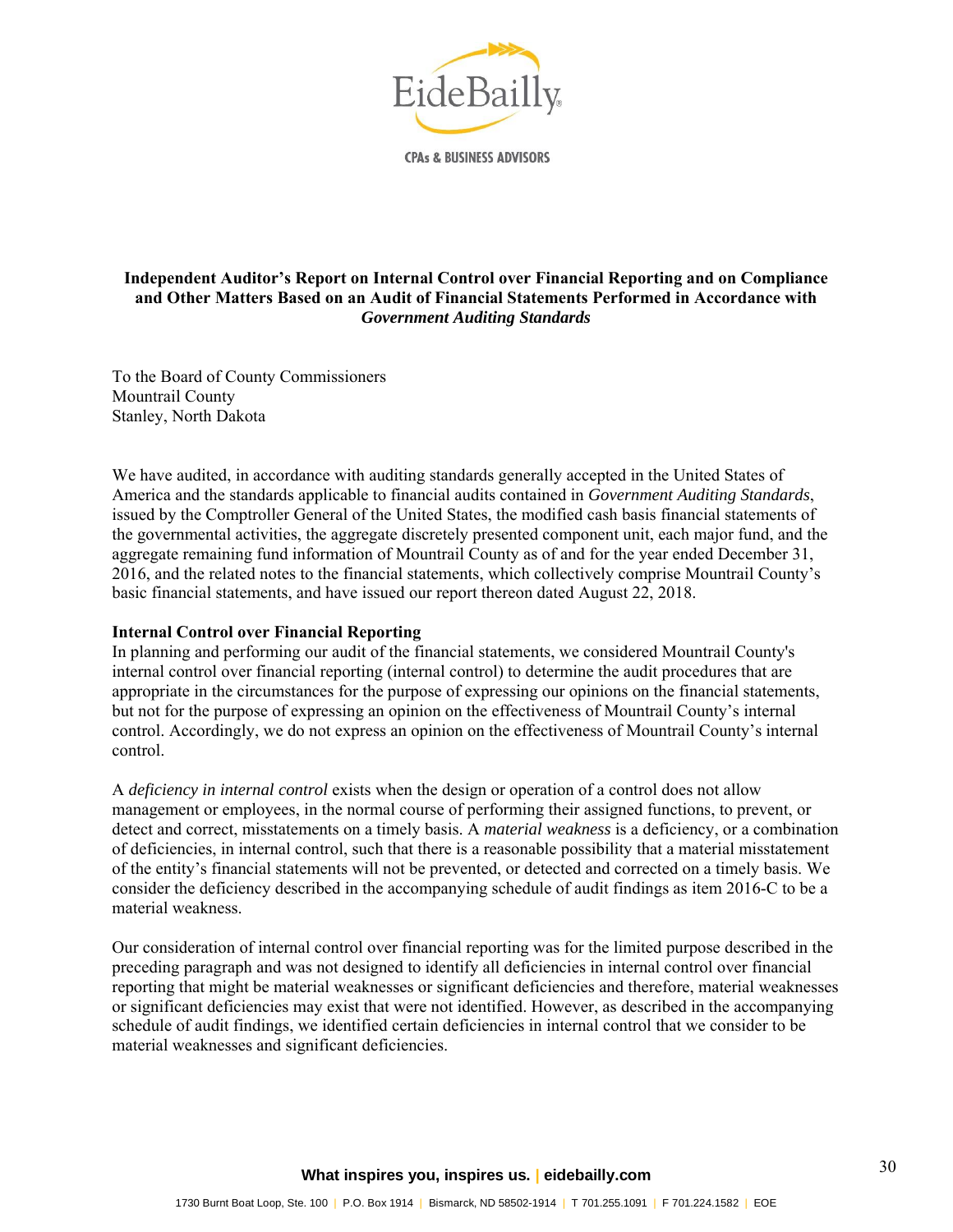A *significant deficiency* is a deficiency, or a combination of deficiencies, in internal control that is less severe than a material weakness, yet important enough to merit attention by those charged with governance. We consider the deficiencies described in the accompanying schedule of audit findings as items 2016-A and 2016-B to be significant deficiencies.

#### **Compliance and Other Matters**

As part of obtaining reasonable assurance about whether Mountrail County's financial statements are free from material misstatement, we performed tests of its compliance with certain provisions of laws, regulations, contracts, and grant agreements, noncompliance with which could have a direct and material effect on the determination of financial statement amounts. However, providing an opinion on compliance with those provisions was not an objective of our audit, and accordingly, we do not express such an opinion. The results of our tests disclosed no instances of noncompliance or other matters that are required to be reported under *Government Auditing Standards.* The results of our tests did however disclose one instance of immaterial noncompliance that is reported as finding 2016-D.

#### **Purpose of this Report**

The purpose of this report is solely to describe the scope of our testing of internal control and compliance and the results of that testing, and not to provide an opinion on the effectiveness of the entity's internal control or on compliance. This report is an integral part of an audit performed in accordance with *Government Auditing Standards* in considering the entity's internal control and compliance. Accordingly, this communication is not suitable for any other purpose.

Ede Saelly LLP

Bismarck, North Dakota August 22, 2018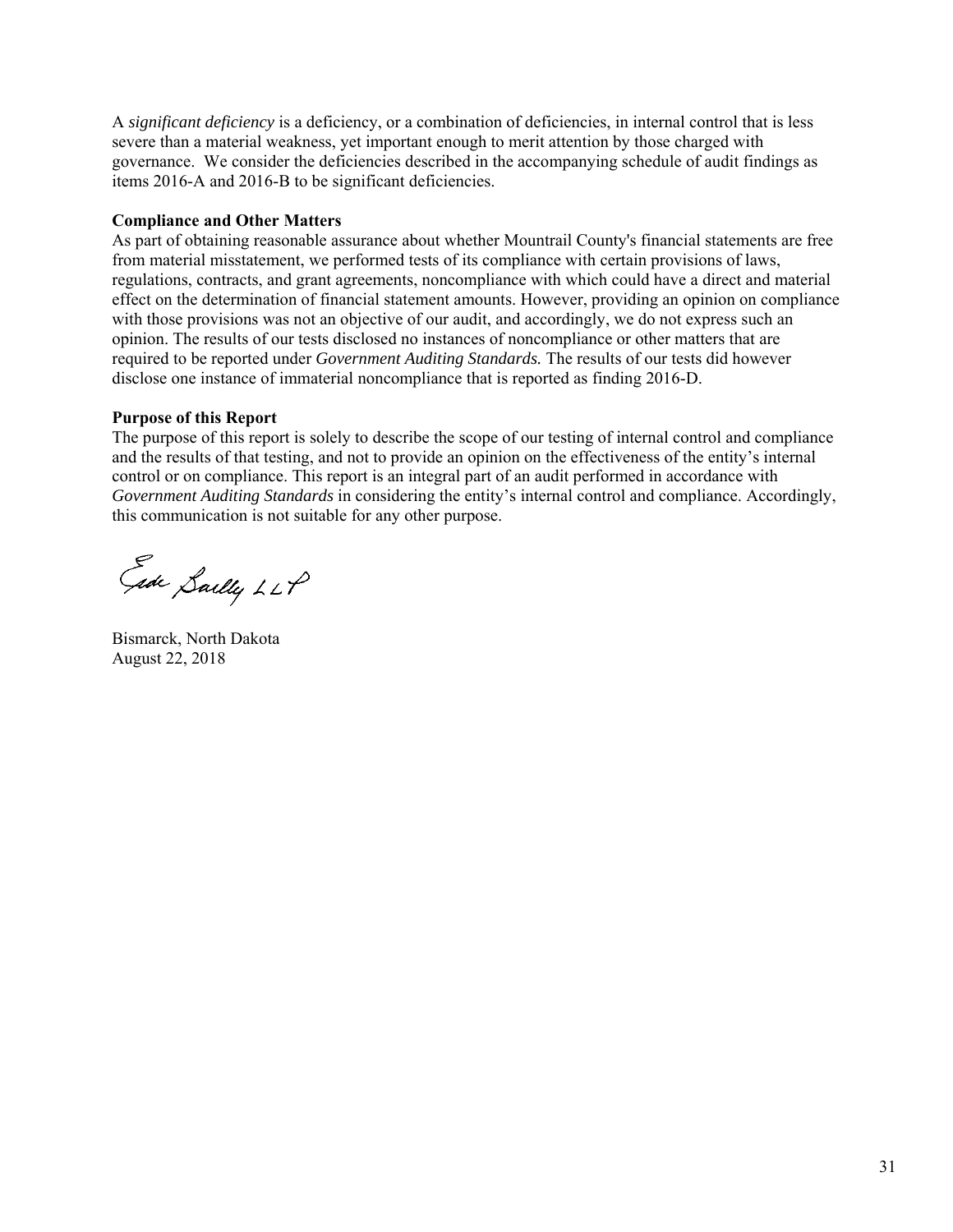# **Findings – Financial Statement Audit**

# **2016-A Segregation of Duties – Significant Deficiency**

Condition - The County and various departments have a lack of segregation of duties in certain areas over the cash receipt process due to one employee being able to handle a transaction from inception to completion.

Criteria - A good system of internal accounting control contemplates an adequate segregation of duties so that no one individual handles a transaction from its inception to its completion.

Cause – The County and various departments have limited staff to be able to adequately segregate duties.

Effect - Inadequate segregation of duties could adversely affect the County's ability to detect misstatements in amounts that would be material in relation to the financial statements in a timely period by employees in the normal course of performing their assigned function.

Recommendation – While we recognize that your office staff may not be large enough to permit complete segregation of duties in all respects for an effective system of internal control, all accounting functions should be reviewed to determine if additional segregation is feasible and to improve efficiency and effectiveness of financial management of the County.

Views of Responsible Officials – Management agrees with the finding.

# **2016-B Preparation of Financial Statements – Significant Deficiency**

Condition – With the switch to modified cash basis of accounting it is believed that Mountrail County could prepare the financial statements without any material misstatements. However, there is still a risk over preparation of the financial statements because of the likelihood that the County would not be able to prepare all of the accompanying notes to the financial statements without the assistance of auditors.

Criteria – A good system of internal accounting control contemplates an adequate system for the preparation of the financial statements.

Cause – The County has not trained staff in GASB reporting standards.

Effect – With the switch to modified cash basis of accounting it is believed that Mountrail County could prepare the financial statements without any material misstatements. However, it is still considered a finding because of the likelihood that the County would not be able to prepare all of the accompanying notes to the financial statements without the assistance of auditors.

Recommendation – The circumstance is not unusual in an organization of your size. It is the responsibility of management and those charged with governance to make the decision whether to accept the degree of risk associated with this condition because of cost or other considerations.

Views of Responsible Officials – Management agrees with the finding.